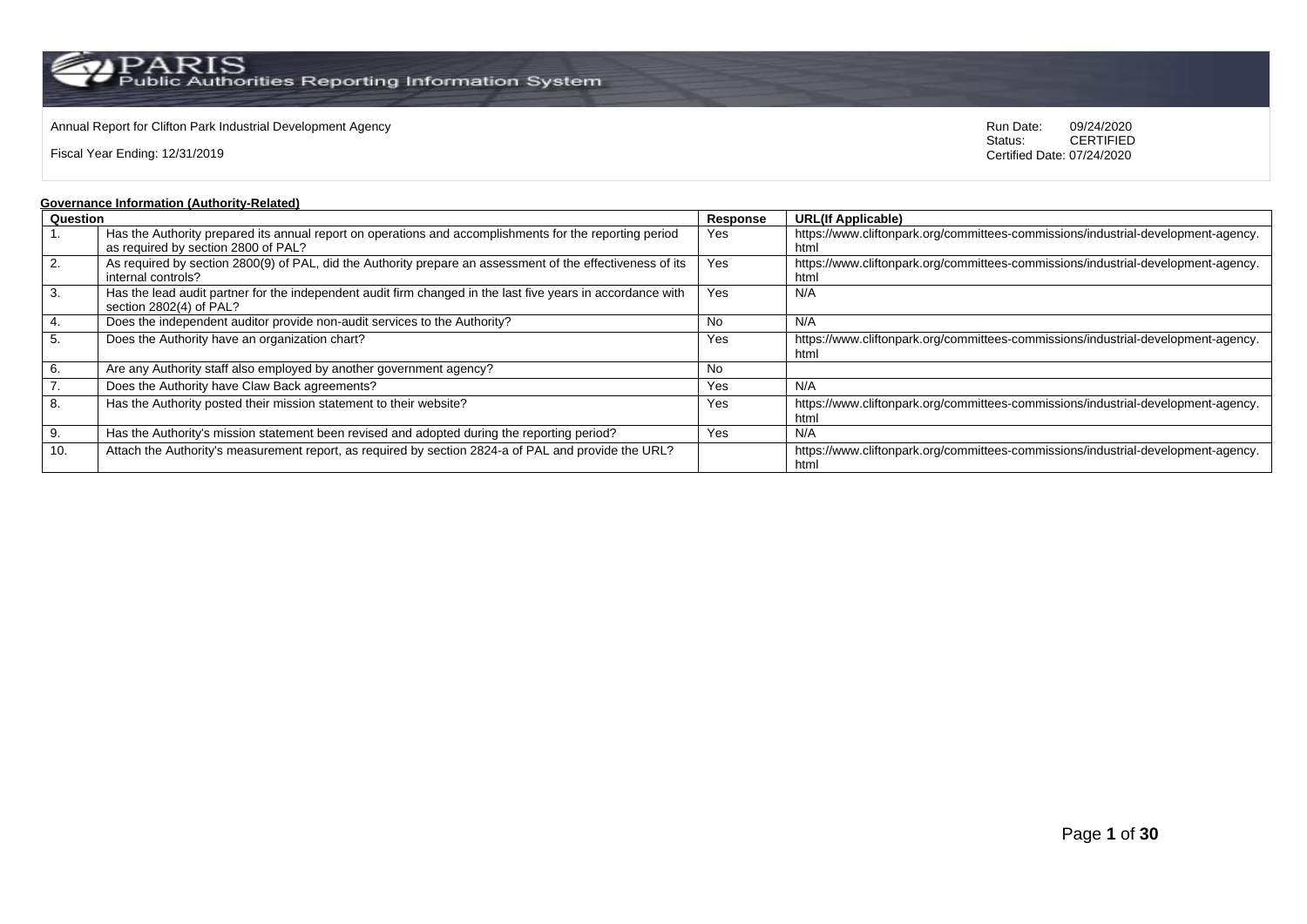### Annual Report for Clifton Park Industrial Development Agency<br>
Status: CERTIFIED<br>
CERTIFIED

Fiscal Year Ending: 12/31/2019

CERTIFIED Certified Date: 07/24/2020

#### **Governance Information (Board-Related)**

| Question         | <u>Sovernance imormation (Board-Related)</u>                                                                                                       | Response   | <b>URL(If Applicable)</b>                                                                 |
|------------------|----------------------------------------------------------------------------------------------------------------------------------------------------|------------|-------------------------------------------------------------------------------------------|
| 1.               | Has the Board established a Governance Committee in accordance with Section 2824(7) of PAL?                                                        | <b>Yes</b> | N/A                                                                                       |
| 2.               | Has the Board established an Audit Committee in accordance with Section 2824(4) of PAL?                                                            | Yes        | N/A                                                                                       |
| 3.               | Has the Board established a Finance Committee in accordance with Section 2824(8) of PAL?                                                           | Yes        | N/A                                                                                       |
| 4.               | Provide a URL link where a list of Board committees can be found (including the name of the committee<br>and the date established):                |            | https://www.cliftonpark.org/committees-commissions/industrial-development-agency.<br>html |
| 5.               | Does the majority of the Board meet the independence requirements of Section 2825(2) of PAL?                                                       | Yes        | N/A                                                                                       |
| 6.               | Provide a URL link to the minutes of the Board and committee meetings held during the covered fiscal<br>year                                       |            | https://www.cliftonpark.org/committees-commissions/industrial-development-agency.<br>html |
| $\overline{7}$ . | Has the Board adopted bylaws and made them available to Board members and staff?                                                                   | Yes        | https://www.cliftonpark.org/committees-commissions/industrial-development-agency.<br>html |
| 8.               | Has the Board adopted a code of ethics for Board members and staff?                                                                                | Yes        | https://www.cliftonpark.org/committees-commissions/industrial-development-agency.<br>html |
| 9.               | Does the Board review and monitor the Authority's implementation of financial and management controls?                                             | Yes        | N/A                                                                                       |
| 10.              | Does the Board execute direct oversight of the CEO and management in accordance with Section 2824(1)<br>of PAL?                                    | Yes        | N/A                                                                                       |
| 11.              | Has the Board adopted policies for the following in accordance with Section 2824(1) of PAL?                                                        |            |                                                                                           |
|                  | Salary and Compensation                                                                                                                            | No         | N/A                                                                                       |
|                  | Time and Attendance                                                                                                                                | <b>No</b>  | N/A                                                                                       |
|                  | <b>Whistleblower Protection</b>                                                                                                                    | Yes        | N/A                                                                                       |
|                  | Defense and Indemnification of Board Members                                                                                                       | Yes        | N/A                                                                                       |
| 12.              | Has the Board adopted a policy prohibiting the extension of credit to Board members and staff in<br>accordance with Section 2824(5) of PAL?        | Yes        | N/A                                                                                       |
| 13.              | Are the Authority's Board members, officers, and staff required to submit financial disclosure forms in<br>accordance with Section 2825(3) of PAL? | Yes        | N/A                                                                                       |
| 14.              | Was a performance evaluation of the board completed?                                                                                               | Yes        | N/A                                                                                       |
| 15.              | Was compensation paid by the Authority made in accordance with employee or union contracts?                                                        | <b>Yes</b> | N/A                                                                                       |
| 16.              | Has the board adopted a conditional/additional compensation policy governing all employees?                                                        | No         |                                                                                           |
| 17.              | Has the board adopted a Uniform Tax Exemption Policy(UTEP) according to Section 874(4) of GML?                                                     | Yes        | https://www.cliftonpark.org/committees-commissions/industrial-development-agency.<br>html |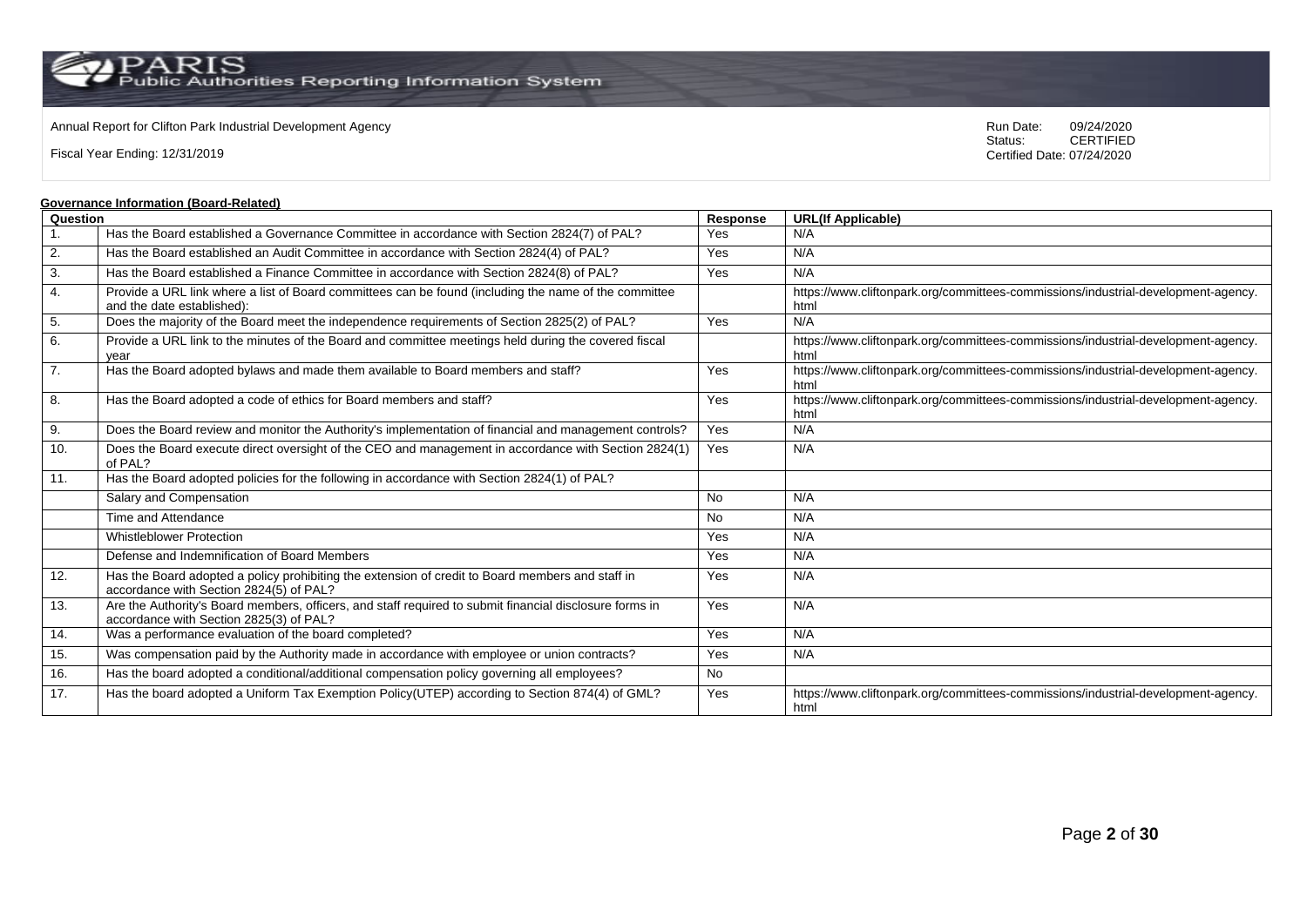Annual Report for Clifton Park Industrial Development Agency<br>
Status: CERTIFIED<br>
CERTIFIED

Fiscal Year Ending: 12/31/2019

CERTIFIED Certified Date: 07/24/2020

### **Board of Directors Listing**

| <b>Name</b>                    | Brown, Derek | Nominated By                          | Local     |
|--------------------------------|--------------|---------------------------------------|-----------|
| <b>Chair of the Board</b>      | No           | <b>Appointed By</b>                   | Local     |
| If yes, Chair Designated by    |              | <b>Confirmed by Senate?</b>           | N/A       |
| <b>Term Start Date</b>         | 1/1/2018     | Has the Board Member/Designee         | Yes       |
|                                |              | Signed the Acknowledgement of         |           |
|                                |              | <b>Fiduciary Duty?</b>                |           |
| <b>Term Expiration Date</b>    | 12/31/2021   | <b>Complied with Training</b>         | Yes       |
|                                |              | <b>Requirement of Section 2824?</b>   |           |
| <b>Title</b>                   |              | Does the Board Member/Designee        | <b>No</b> |
|                                |              | also Hold an Elected or Appointed     |           |
|                                |              | <b>State Government Position?</b>     |           |
| Has the Board Member Appointed |              | Does the Board Member/Designee        | <b>No</b> |
| a Designee?                    |              | also Hold an Elected or Appointed     |           |
|                                |              | <b>Municipal Government Position?</b> |           |
| <b>Designee Name</b>           |              | <b>Ex-Officio</b>                     |           |

| <b>Name</b>                                   | Dower, Rebecca | Nominated By                                                                                                 | Local     |
|-----------------------------------------------|----------------|--------------------------------------------------------------------------------------------------------------|-----------|
| <b>Chair of the Board</b>                     | No             | <b>Appointed By</b>                                                                                          | Local     |
| If yes, Chair Designated by                   |                | <b>Confirmed by Senate?</b>                                                                                  | N/A       |
| <b>Term Start Date</b>                        | 1/1/2011       | Has the Board Member/Designee<br>Signed the Acknowledgement of<br><b>Fiduciary Duty?</b>                     | Yes       |
| <b>Term Expiration Date</b>                   | 12/31/2019     | <b>Complied with Training</b><br><b>Requirement of Section 2824?</b>                                         | Yes       |
| <b>Title</b>                                  |                | Does the Board Member/Designee<br>also Hold an Elected or Appointed<br><b>State Government Position?</b>     | <b>No</b> |
| Has the Board Member Appointed<br>a Designee? |                | Does the Board Member/Designee<br>also Hold an Elected or Appointed<br><b>Municipal Government Position?</b> | <b>No</b> |
| <b>Designee Name</b>                          |                | Ex-Officio                                                                                                   | <b>No</b> |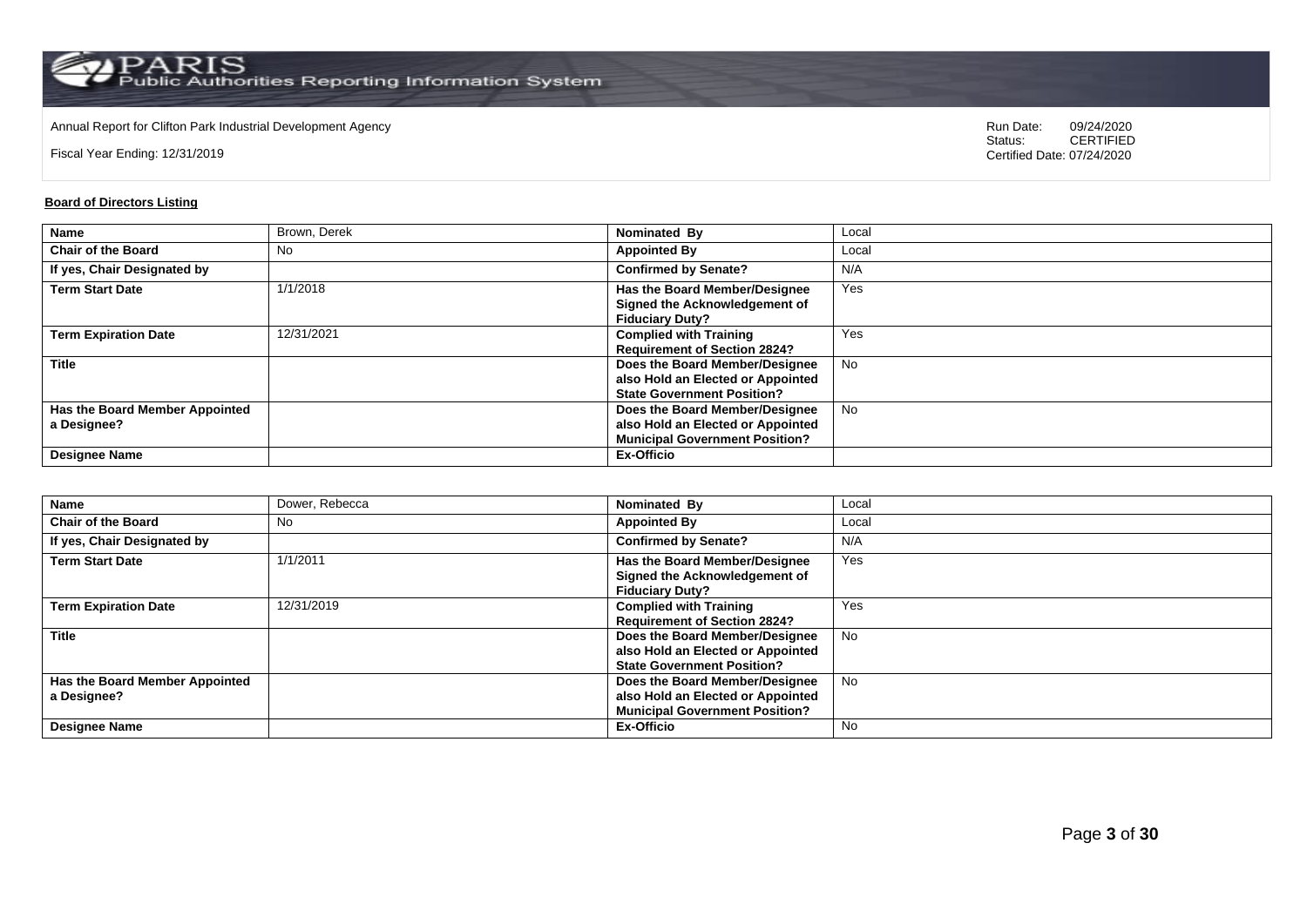# Annual Report for Clifton Park Industrial Development Agency<br>
Status: CERTIFIED

Fiscal Year Ending: 12/31/2019

| <b>Name</b>                                   | Fariello. Dan | Nominated By                                                                                                 | Local     |
|-----------------------------------------------|---------------|--------------------------------------------------------------------------------------------------------------|-----------|
| <b>Chair of the Board</b>                     | No            | <b>Appointed By</b>                                                                                          | Local     |
| If yes, Chair Designated by                   |               | <b>Confirmed by Senate?</b>                                                                                  | N/A       |
| <b>Term Start Date</b>                        | 1/4/2016      | Has the Board Member/Designee<br>Signed the Acknowledgement of<br><b>Fiduciary Duty?</b>                     | Yes       |
| <b>Term Expiration Date</b>                   | 12/31/2019    | <b>Complied with Training</b><br><b>Requirement of Section 2824?</b>                                         | Yes       |
| <b>Title</b>                                  |               | Does the Board Member/Designee<br>also Hold an Elected or Appointed<br><b>State Government Position?</b>     | <b>No</b> |
| Has the Board Member Appointed<br>a Designee? |               | Does the Board Member/Designee<br>also Hold an Elected or Appointed<br><b>Municipal Government Position?</b> | <b>No</b> |
| <b>Designee Name</b>                          |               | <b>Ex-Officio</b>                                                                                            | <b>No</b> |

| <b>Name</b>                    | Hess, Todd | <b>Nominated By</b>                   | Local     |
|--------------------------------|------------|---------------------------------------|-----------|
| <b>Chair of the Board</b>      | No         | <b>Appointed By</b>                   | Local     |
| If yes, Chair Designated by    |            | <b>Confirmed by Senate?</b>           | N/A       |
| <b>Term Start Date</b>         | 1/4/2016   | Has the Board Member/Designee         | Yes       |
|                                |            | Signed the Acknowledgement of         |           |
|                                |            | <b>Fiduciary Duty?</b>                |           |
| <b>Term Expiration Date</b>    | 12/31/2021 | <b>Complied with Training</b>         | Yes       |
|                                |            | <b>Requirement of Section 2824?</b>   |           |
| Title                          |            | Does the Board Member/Designee        | <b>No</b> |
|                                |            | also Hold an Elected or Appointed     |           |
|                                |            | <b>State Government Position?</b>     |           |
| Has the Board Member Appointed |            | Does the Board Member/Designee        | <b>No</b> |
| a Designee?                    |            | also Hold an Elected or Appointed     |           |
|                                |            | <b>Municipal Government Position?</b> |           |
| <b>Designee Name</b>           |            | Ex-Officio                            |           |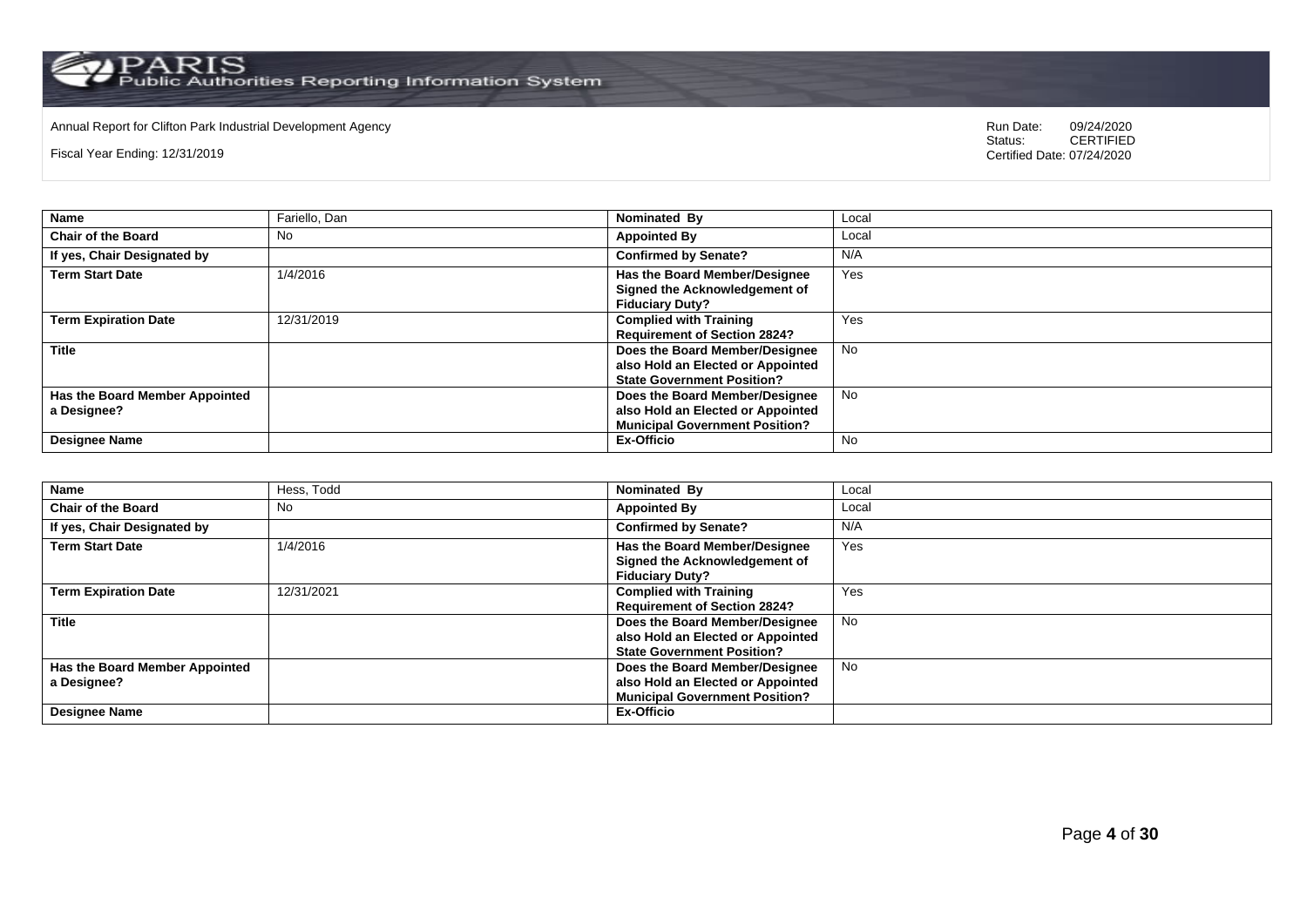# Annual Report for Clifton Park Industrial Development Agency<br>
Status: CERTIFIED

Fiscal Year Ending: 12/31/2019

| <b>Name</b>                                   | O'Leary, Joshua | Nominated By                                                                                                 | Local     |
|-----------------------------------------------|-----------------|--------------------------------------------------------------------------------------------------------------|-----------|
| <b>Chair of the Board</b>                     | <b>No</b>       | <b>Appointed By</b>                                                                                          | Local     |
| If yes, Chair Designated by                   |                 | <b>Confirmed by Senate?</b>                                                                                  | N/A       |
| <b>Term Start Date</b>                        | 1/4/2016        | <b>Has the Board Member/Designee</b><br>Signed the Acknowledgement of<br><b>Fiduciary Duty?</b>              | Yes       |
| <b>Term Expiration Date</b>                   | 12/31/2019      | <b>Complied with Training</b><br><b>Requirement of Section 2824?</b>                                         | Yes       |
| <b>Title</b>                                  |                 | Does the Board Member/Designee<br>also Hold an Elected or Appointed<br><b>State Government Position?</b>     | <b>No</b> |
| Has the Board Member Appointed<br>a Designee? |                 | Does the Board Member/Designee<br>also Hold an Elected or Appointed<br><b>Municipal Government Position?</b> | <b>No</b> |
| <b>Designee Name</b>                          |                 | Ex-Officio                                                                                                   | No        |

| <b>Name</b>                    | Schopf, Jonathan | Nominated By                          | Local     |
|--------------------------------|------------------|---------------------------------------|-----------|
| <b>Chair of the Board</b>      | <b>Yes</b>       | <b>Appointed By</b>                   | Local     |
| If yes, Chair Designated by    | Local            | <b>Confirmed by Senate?</b>           | N/A       |
| <b>Term Start Date</b>         | 1/1/2016         | Has the Board Member/Designee         | Yes       |
|                                |                  | Signed the Acknowledgement of         |           |
|                                |                  | <b>Fiduciary Duty?</b>                |           |
| <b>Term Expiration Date</b>    | 12/31/2020       | <b>Complied with Training</b>         | Yes       |
|                                |                  | <b>Requirement of Section 2824?</b>   |           |
| <b>Title</b>                   |                  | Does the Board Member/Designee        | <b>No</b> |
|                                |                  | also Hold an Elected or Appointed     |           |
|                                |                  | <b>State Government Position?</b>     |           |
| Has the Board Member Appointed |                  | Does the Board Member/Designee        | <b>No</b> |
| a Designee?                    |                  | also Hold an Elected or Appointed     |           |
|                                |                  | <b>Municipal Government Position?</b> |           |
| <b>Designee Name</b>           |                  | Ex-Officio                            |           |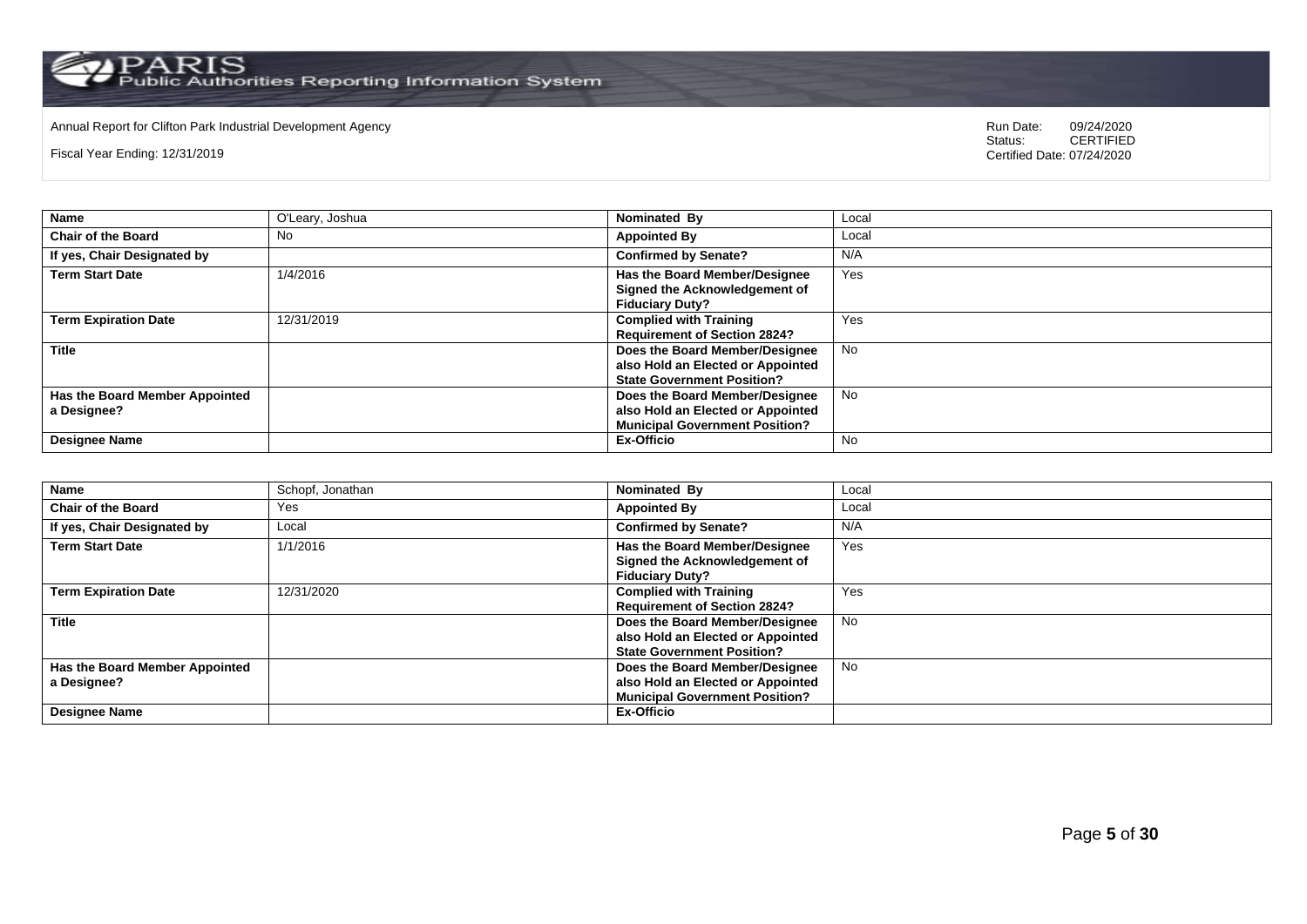Annual Report for Clifton Park Industrial Development Agency<br>
Status: CERTIFIED

Fiscal Year Ending: 12/31/2019

| <b>Name</b>                    | Sheila, Barkevich | Nominated By                          | Local     |
|--------------------------------|-------------------|---------------------------------------|-----------|
| <b>Chair of the Board</b>      | No                | <b>Appointed By</b>                   | Local     |
| If yes, Chair Designated by    |                   | <b>Confirmed by Senate?</b>           | N/A       |
| <b>Term Start Date</b>         | 1/1/2020          | Has the Board Member/Designee         | Yes       |
|                                |                   | Signed the Acknowledgement of         |           |
|                                |                   | <b>Fiduciary Duty?</b>                |           |
| <b>Term Expiration Date</b>    | 12/31/2021        | <b>Complied with Training</b>         | Yes       |
|                                |                   | <b>Requirement of Section 2824?</b>   |           |
| <b>Title</b>                   |                   | Does the Board Member/Designee        | <b>No</b> |
|                                |                   | also Hold an Elected or Appointed     |           |
|                                |                   | <b>State Government Position?</b>     |           |
| Has the Board Member Appointed |                   | Does the Board Member/Designee        | <b>No</b> |
| a Designee?                    |                   | also Hold an Elected or Appointed     |           |
|                                |                   | <b>Municipal Government Position?</b> |           |
| <b>Designee Name</b>           |                   | <b>Ex-Officio</b>                     |           |

| <b>Name</b>                    | Wetmore, Kathleen | Nominated By                          | Local     |
|--------------------------------|-------------------|---------------------------------------|-----------|
| <b>Chair of the Board</b>      | No                | <b>Appointed By</b>                   | Local     |
| If yes, Chair Designated by    |                   | <b>Confirmed by Senate?</b>           | N/A       |
| <b>Term Start Date</b>         | 1/1/2010          | Has the Board Member/Designee         | Yes       |
|                                |                   | Signed the Acknowledgement of         |           |
|                                |                   | <b>Fiduciary Duty?</b>                |           |
| <b>Term Expiration Date</b>    | Ex-Officio        | <b>Complied with Training</b>         | Yes       |
|                                |                   | <b>Requirement of Section 2824?</b>   |           |
| <b>Title</b>                   | Member            | Does the Board Member/Designee        | <b>No</b> |
|                                |                   | also Hold an Elected or Appointed     |           |
|                                |                   | <b>State Government Position?</b>     |           |
| Has the Board Member Appointed | No                | Does the Board Member/Designee        | <b>No</b> |
| a Designee?                    |                   | also Hold an Elected or Appointed     |           |
|                                |                   | <b>Municipal Government Position?</b> |           |
| <b>Designee Name</b>           |                   | Ex-Officio                            | Yes       |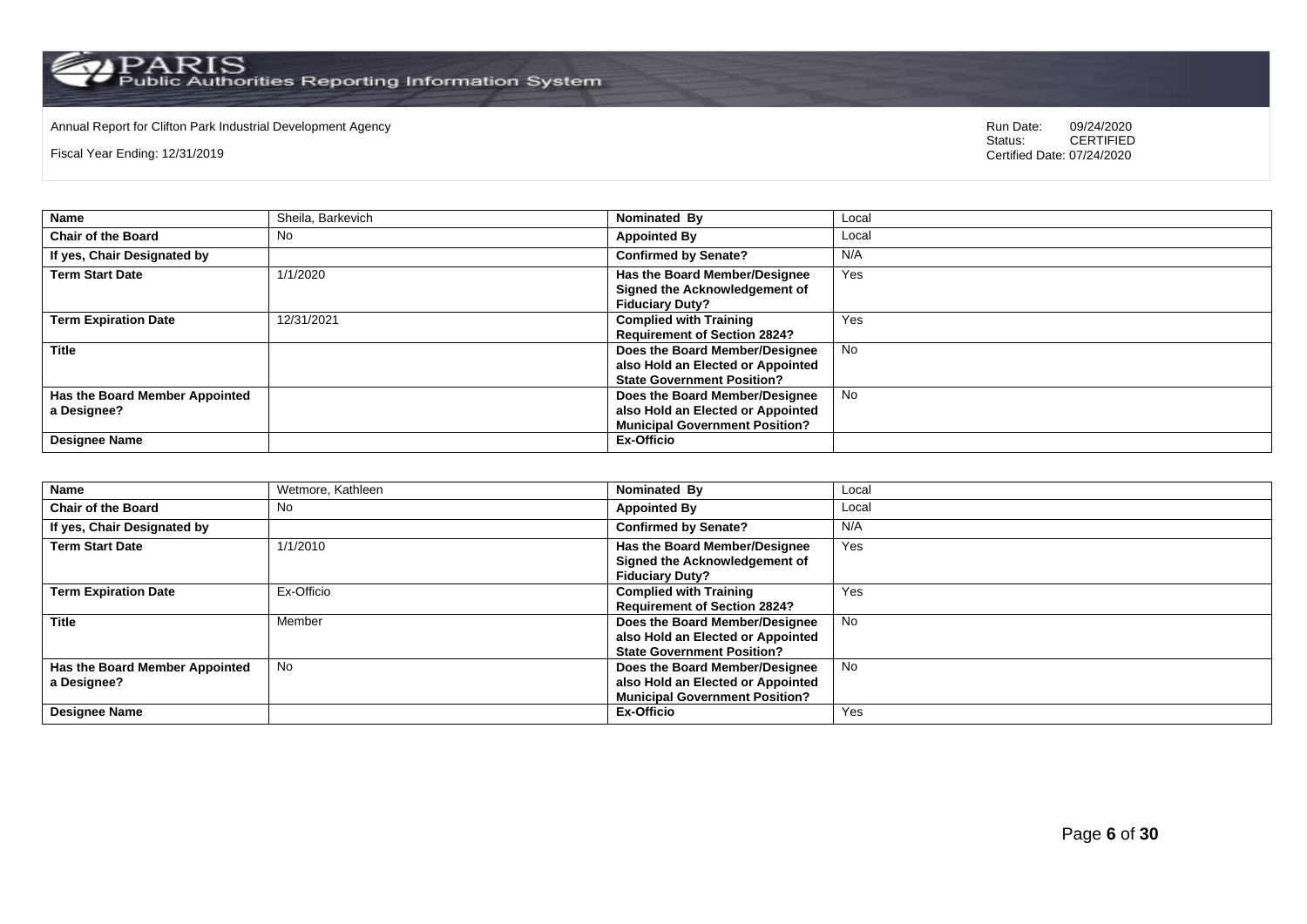Annual Report for Clifton Park Industrial Development Agency<br>
Status: CERTIFIED

Fiscal Year Ending: 12/31/2019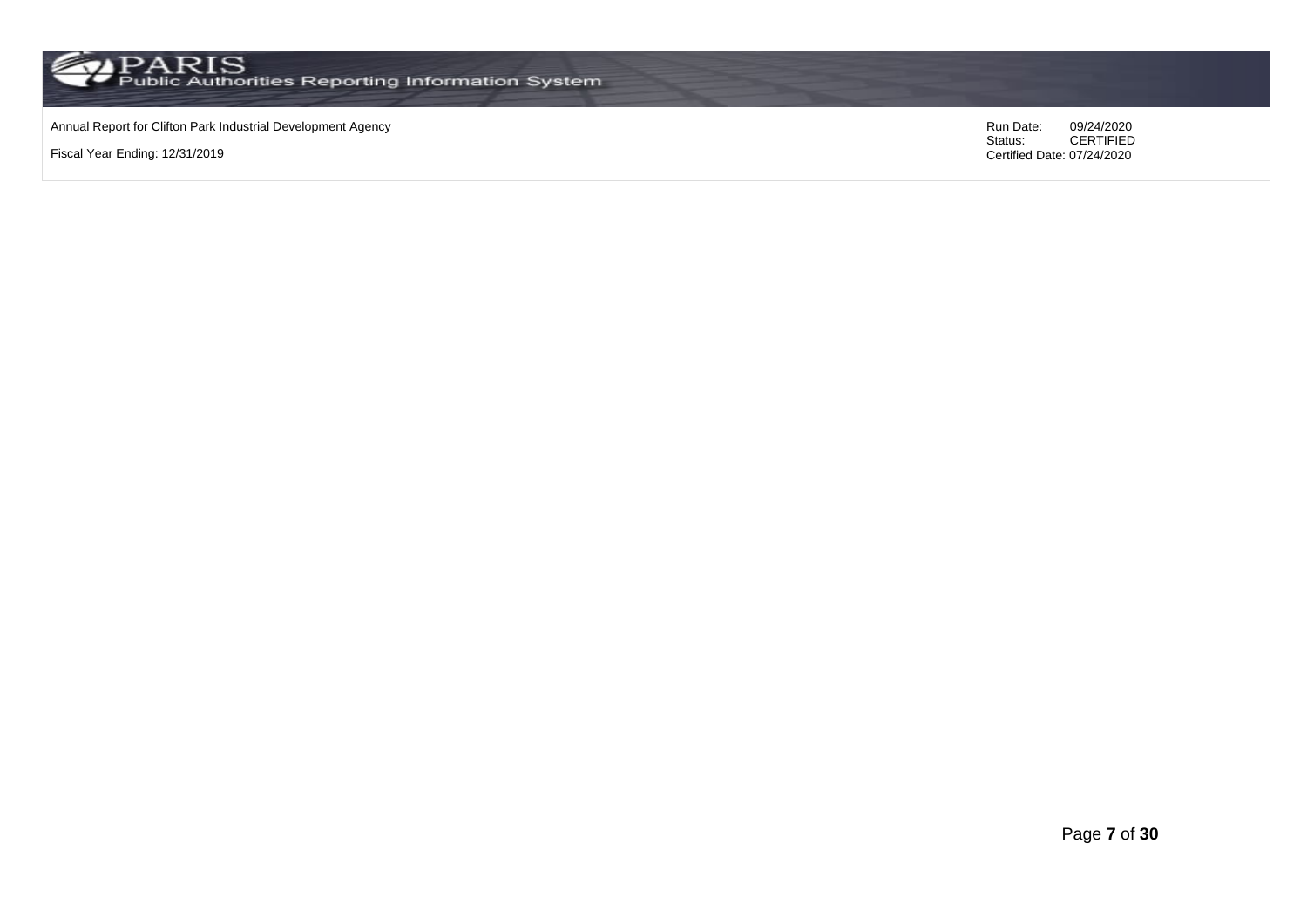# Annual Report for Clifton Park Industrial Development Agency<br>
Status: CERTIFIED

Fiscal Year Ending: 12/31/2019

CERTIFIED Certified Date: 07/24/2020

### **Staff Listing**

| <b>Name</b>        | <b>Title</b> | Group     | <b>Department Union</b><br><b>Subsidiary</b> | Name | <b>Bargaining Full Time/ Exempt Base</b><br>Unit | <b>Part Time</b> |     | Annualized<br>Salary | <b>Actual</b><br>salary paid<br>to the<br>Individual | Over<br>time<br>paid by<br>Authority | Performance Extra Pay Other<br><b>Bonus</b> |        | Allowances/<br>Adjustments | <b>Total</b><br>Compensation/ Compensationalso paid by | Individual<br>another entity made by<br>to perform<br>the work of<br>the authority governm | If yes Is<br>payment<br>state or<br>llocal<br>ent |
|--------------------|--------------|-----------|----------------------------------------------|------|--------------------------------------------------|------------------|-----|----------------------|------------------------------------------------------|--------------------------------------|---------------------------------------------|--------|----------------------------|--------------------------------------------------------|--------------------------------------------------------------------------------------------|---------------------------------------------------|
| Gibbs, Thomas CFO  |              | Executive |                                              |      |                                                  | DТ               | Yes | \$0.00               | \$0.00                                               | \$0.00                               | \$0.00                                      | \$0.00 | \$0.00                     | \$0.00No                                               |                                                                                            |                                                   |
| Yager, Melissa CEO |              | Executive |                                              |      |                                                  | PТ               | Yes | \$0.00               | \$0.00                                               | \$0.00                               | \$0.00                                      | \$0.00 | \$0.00                     | \$0.00No                                               |                                                                                            |                                                   |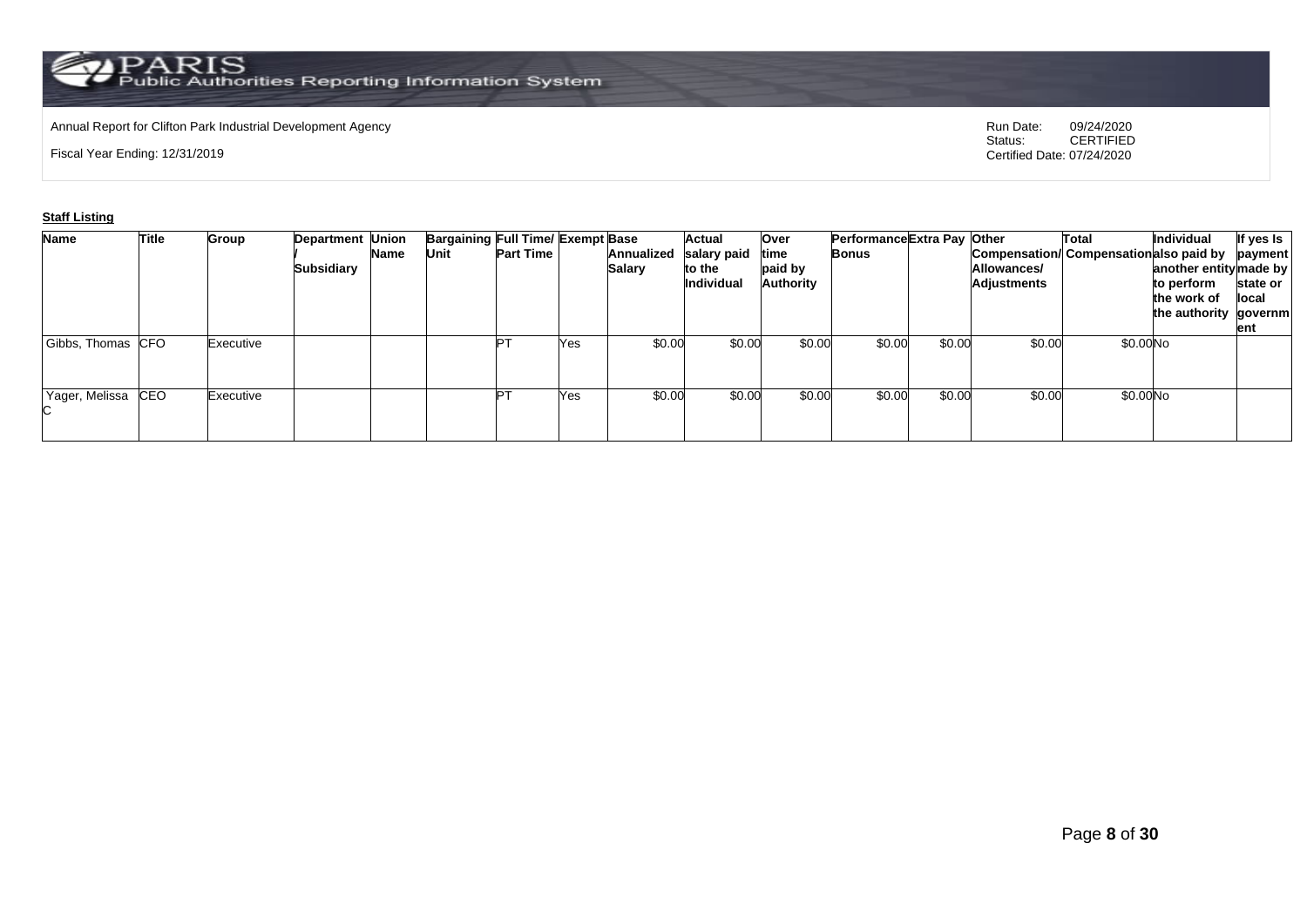Annual Report for Clifton Park Industrial Development Agency<br>
Status: CERTIFIED<br>
CERTIFIED

Fiscal Year Ending: 12/31/2019

CERTIFIED Certified Date: 07/24/2020

#### **Benefit Information**

During the fiscal year, did the authority continue to pay for any of the above mentioned benefits for former staff or individuals affiliated with the authority after those individuals left the authority? | No

#### **Board Members**

| <b>Name</b>       | <b>Title</b>          | <b>Severance</b> | Payment For Club                   | Use of              | Personal | Auto | Transportation Housing Spousal / |                            | <b>Tuition</b> | <b>Multi-Year</b>           | None of  | Other |
|-------------------|-----------------------|------------------|------------------------------------|---------------------|----------|------|----------------------------------|----------------------------|----------------|-----------------------------|----------|-------|
|                   |                       | Package          | Unused Leave Memberships Corporate |                     | Loans    |      |                                  | <b>Allowance Dependent</b> |                | Assistance Employment these |          |       |
|                   |                       |                  |                                    | <b>Credit Cards</b> |          |      |                                  | Life                       |                |                             | benefits |       |
|                   |                       |                  |                                    |                     |          |      |                                  | Insurance                  |                |                             |          |       |
| Brown, Derek      | Board of<br>Directors |                  |                                    |                     |          |      |                                  |                            |                |                             |          |       |
| Dower, Rebecca    | Board of<br>Directors |                  |                                    |                     |          |      |                                  |                            |                |                             |          |       |
| Fariello, Dan     | Board of<br>Directors |                  |                                    |                     |          |      |                                  |                            |                |                             |          |       |
| Hess, Todd        | Board of<br>Directors |                  |                                    |                     |          |      |                                  |                            |                |                             |          |       |
| O'Leary, Joshua   | Board of<br>Directors |                  |                                    |                     |          |      |                                  |                            |                |                             |          |       |
| Schopf, Jonathan  | Board of<br>Directors |                  |                                    |                     |          |      |                                  |                            |                |                             |          |       |
| Sheila, Barkevich | Board of<br>Directors |                  |                                    |                     |          |      |                                  |                            |                |                             |          |       |
| Wetmore, Kathleen | Board of<br>Directors |                  |                                    |                     |          |      |                                  |                            |                |                             |          |       |

**Staff**

| <b>Name</b> | Title | Severance | <b>Payment For</b>                 | <b>Club</b> | Use of              | Personal | Auto | <b>Transportation Housing</b> | Spousal .                 | <b>Tuition</b> | <b>Multi-Year</b>                     | None of these Other |  |
|-------------|-------|-----------|------------------------------------|-------------|---------------------|----------|------|-------------------------------|---------------------------|----------------|---------------------------------------|---------------------|--|
|             |       | Package   | Unused Leave Memberships Corporate |             |                     | Loans    |      |                               | <b>AllowanceDependent</b> |                | <b>Assistance Employment benefits</b> |                     |  |
|             |       |           |                                    |             | <b>Credit Cards</b> |          |      |                               | ∟ife                      |                |                                       |                     |  |
|             |       |           |                                    |             |                     |          |      |                               | Insurance                 |                |                                       |                     |  |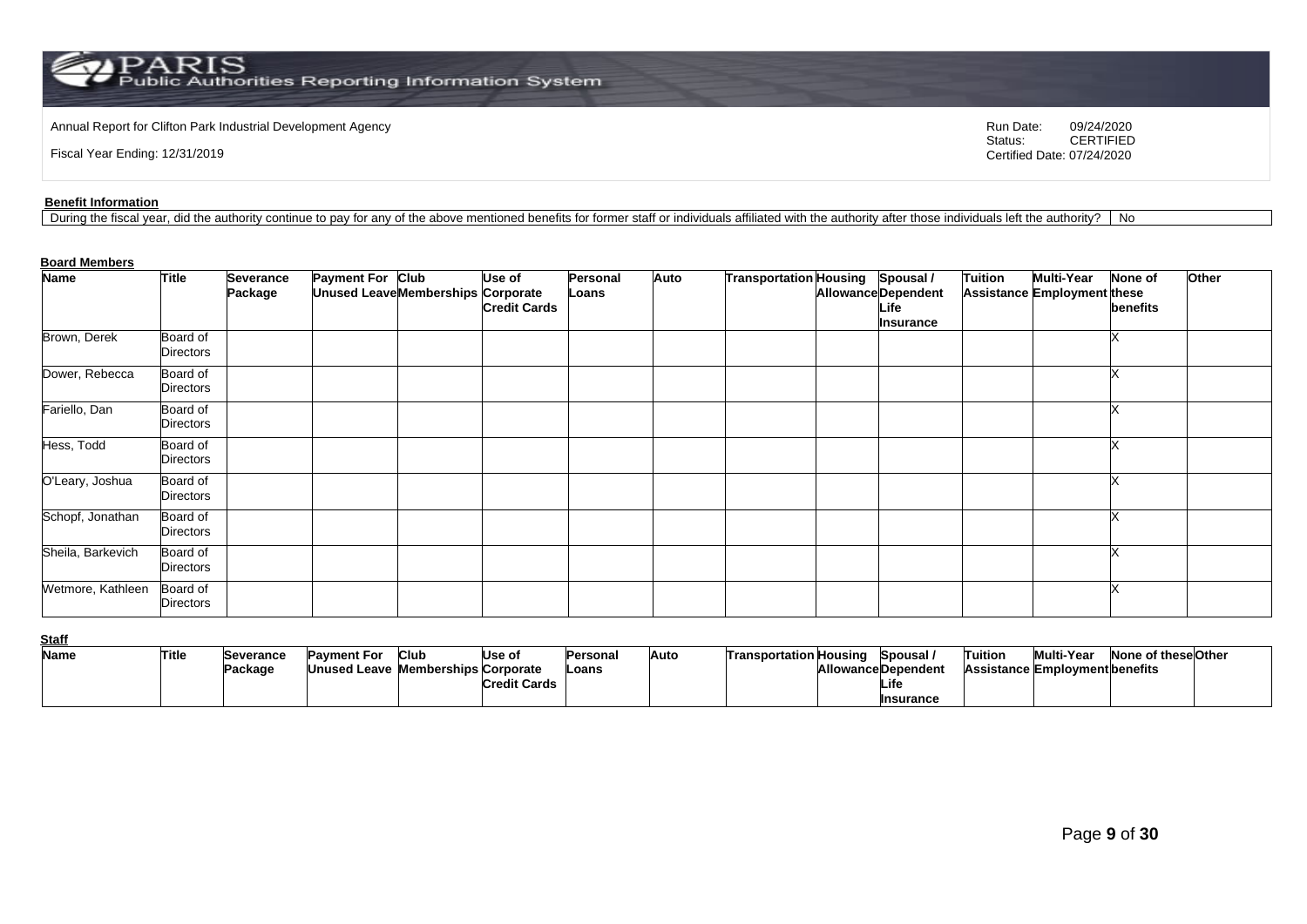| Annual Report for Clifton Park Industrial Development Agency<br>Fiscal Year Ending: 12/31/2019                                                                                                    |                           |               | Run Date:<br>Status:<br>Certified Date: 07/24/2020 | 09/24/2020<br><b>CERTIFIED</b> |  |  |
|---------------------------------------------------------------------------------------------------------------------------------------------------------------------------------------------------|---------------------------|---------------|----------------------------------------------------|--------------------------------|--|--|
| <b>Subsidiary/Component Unit Verification</b>                                                                                                                                                     |                           |               |                                                    |                                |  |  |
| Is the list of subsidiaries, as assembled by the Office of the State Comptroller, correct?                                                                                                        | Yes                       |               |                                                    |                                |  |  |
| Are there other subsidiaries or component units of the Authority that are active, not included in the<br>PARIS reports submitted by this Authority and not independently filing reports in PARIS? | No                        |               |                                                    |                                |  |  |
|                                                                                                                                                                                                   |                           |               |                                                    |                                |  |  |
| Name of Subsidiary/Component Unit                                                                                                                                                                 |                           | <b>Status</b> |                                                    |                                |  |  |
| <b>Request Subsidiary/Component Unit Change</b>                                                                                                                                                   |                           |               |                                                    |                                |  |  |
| Name of Subsidiary/Component Unit                                                                                                                                                                 | <b>Status</b>             |               | <b>Requested Changes</b>                           |                                |  |  |
| <b>Request Add Subsidiaries/Component Units</b>                                                                                                                                                   |                           |               |                                                    |                                |  |  |
| Name of Subsidiary/Component Unit                                                                                                                                                                 | <b>Establishment Date</b> |               | Purpose of Subsidiary/Component Unit               |                                |  |  |
| <b>Request Delete Subsidiaries/Component Units</b>                                                                                                                                                |                           |               |                                                    |                                |  |  |

| Name<br>Date<br>inatior<br>it Unit<br>ll ermi<br>.noner<br>.v/Com<br>sını | Termination<br>aason tor | natior<br>Docum<br>±erm.<br>-root<br>.nu naz |
|---------------------------------------------------------------------------|--------------------------|----------------------------------------------|
|---------------------------------------------------------------------------|--------------------------|----------------------------------------------|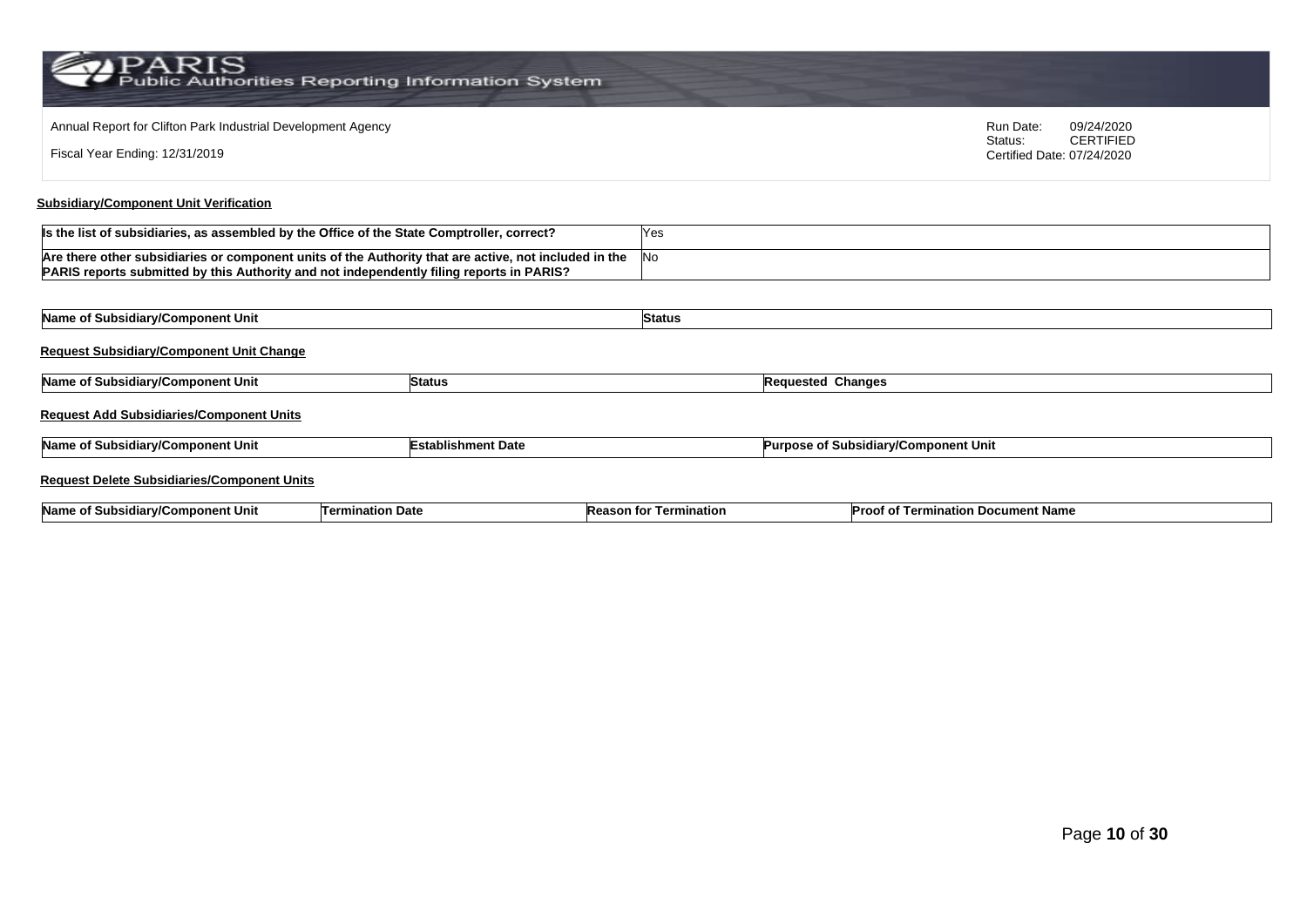Annual Report for Clifton Park Industrial Development Agency<br>
Status: CERTIFIED<br>
CERTIFIED

Fiscal Year Ending: 12/31/2019

CERTIFIED Certified Date: 07/24/2020

### **Summary Financial Information**

#### **SUMMARY STATEMENT OF NET ASSETS**

|                               |                                            |                                        | Amount       |
|-------------------------------|--------------------------------------------|----------------------------------------|--------------|
| <b>Assets</b>                 |                                            |                                        |              |
| <b>Current Assets</b>         |                                            |                                        |              |
|                               | Cash and cash equivalents                  |                                        | \$280,389.00 |
|                               | Investments                                |                                        | \$0.00       |
|                               | Receivables, net                           |                                        | \$0.00       |
|                               | Other assets                               |                                        | \$3,082.00   |
|                               | <b>Total Current Assets</b>                |                                        | \$283,471.00 |
| <b>Noncurrent Assets</b>      |                                            |                                        |              |
|                               | Restricted cash and investments            |                                        | \$0.00       |
|                               | ong-term receivables, net                  |                                        | \$0.00       |
|                               | Other assets                               |                                        | \$0.00       |
|                               | <b>Capital Assets</b>                      |                                        |              |
|                               |                                            | Land and other nondepreciable property | \$0.00       |
|                               |                                            | <b>Buildings and equipment</b>         | \$0.00       |
|                               |                                            | Infrastructure                         | \$0.00       |
|                               |                                            | Accumulated depreciation               | \$0.00       |
|                               |                                            | <b>Net Capital Assets</b>              | \$0.00       |
|                               | <b>Total Noncurrent Assets</b>             |                                        | \$0.00       |
| <b>Total Assets</b>           |                                            |                                        | \$283,471.00 |
| Liabilities                   |                                            |                                        |              |
| <b>Current Liabilities</b>    |                                            |                                        |              |
|                               | Accounts payable                           |                                        | \$775.00     |
|                               | Pension contribution payable               |                                        | \$0.00       |
|                               | Other post-employment benefits             |                                        | \$0.00       |
|                               | <b>Accrued liabilities</b>                 |                                        | \$0.00       |
|                               | Deferred revenues                          |                                        | \$0.00       |
|                               | Bonds and notes payable                    |                                        | \$0.00       |
|                               | Other long-term obligations due within one |                                        | \$0.00       |
|                               | vear<br>Total Current Liabilities          |                                        | \$775.00     |
| <b>Noncurrent Liabilities</b> |                                            |                                        |              |
|                               |                                            |                                        |              |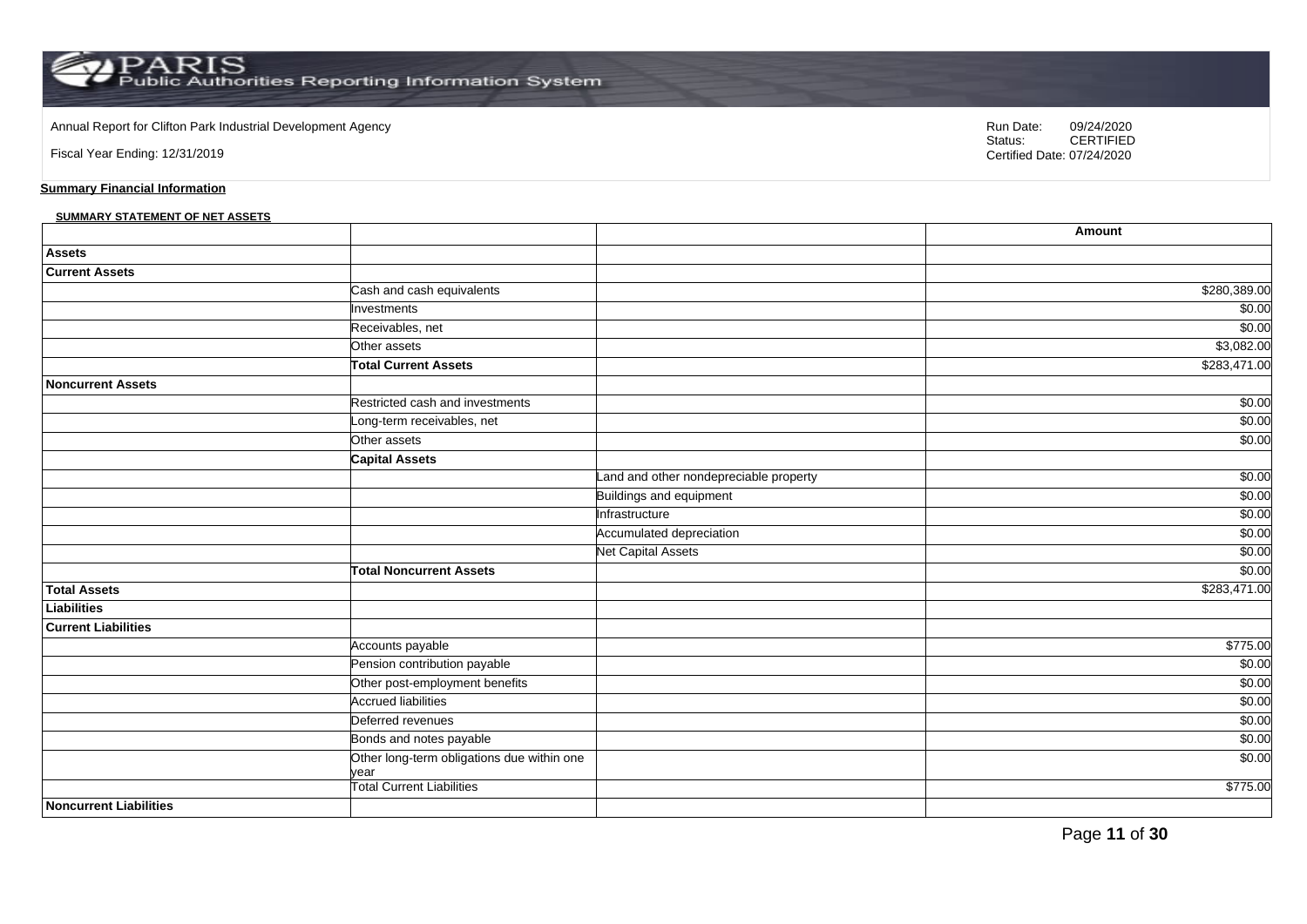Annual Report for Clifton Park Industrial Development Agency<br>
Status: CERTIFIED

#### Fiscal Year Ending: 12/31/2019

CERTIFIED Certified Date: 07/24/2020

|                            | Pension contribution payable                       | \$0.00               |
|----------------------------|----------------------------------------------------|----------------------|
|                            | Other post-employment benefits                     | \$0.00               |
|                            | Bonds and notes payable                            | \$0.00               |
|                            | Long Term Leases                                   | \$0.00               |
|                            | Other long-term obligations                        | \$0.00               |
|                            | <b>Total Noncurrent Liabilities</b>                | \$0.00               |
| <b>Total Liabilities</b>   |                                                    | $\overline{$775.00}$ |
| <b>Net Asset (Deficit)</b> |                                                    |                      |
| <b>Net Assets</b>          |                                                    |                      |
|                            | Invested in capital assets, net of related<br>debt | \$0.00               |
|                            | Restricted                                         | \$0.00               |
|                            | Unrestricted                                       | \$282,696.00         |
|                            | <b>Total Net Assets</b>                            | \$282,696.00         |

#### **SUMMARY STATEMENT OF REVENUE, EXPENSES AND CHANGES IN NET ASSETS**

|                                |                                 | Amount      |
|--------------------------------|---------------------------------|-------------|
| <b>Operating Revenues</b>      |                                 |             |
|                                | Charges for services            | \$33,816.00 |
|                                | Rental & financing income       | \$0.00      |
|                                | Other operating revenues        | \$0.00      |
|                                | <b>Total Operating Revenue</b>  | \$33,816.00 |
| <b>Operating Expenses</b>      |                                 |             |
|                                | Salaries and wages              | \$0.00      |
|                                | Other employee benefits         | \$0.00      |
|                                | Professional services contracts | \$23,975.00 |
|                                | Supplies and materials          | \$0.00      |
|                                | Depreciation & amortization     | \$0.00      |
|                                | Other operating expenses        | \$9,353.00  |
|                                | <b>Total Operating Expenses</b> | \$33,328.00 |
| <b>Operating Income (Loss)</b> |                                 | \$488.00    |
| <b>Nonoperating Revenues</b>   |                                 |             |
|                                | Investment earnings             | \$1,229.00  |
|                                | State subsidies/grants          | \$0.00      |
|                                | Federal subsidies/grants        | \$0.00      |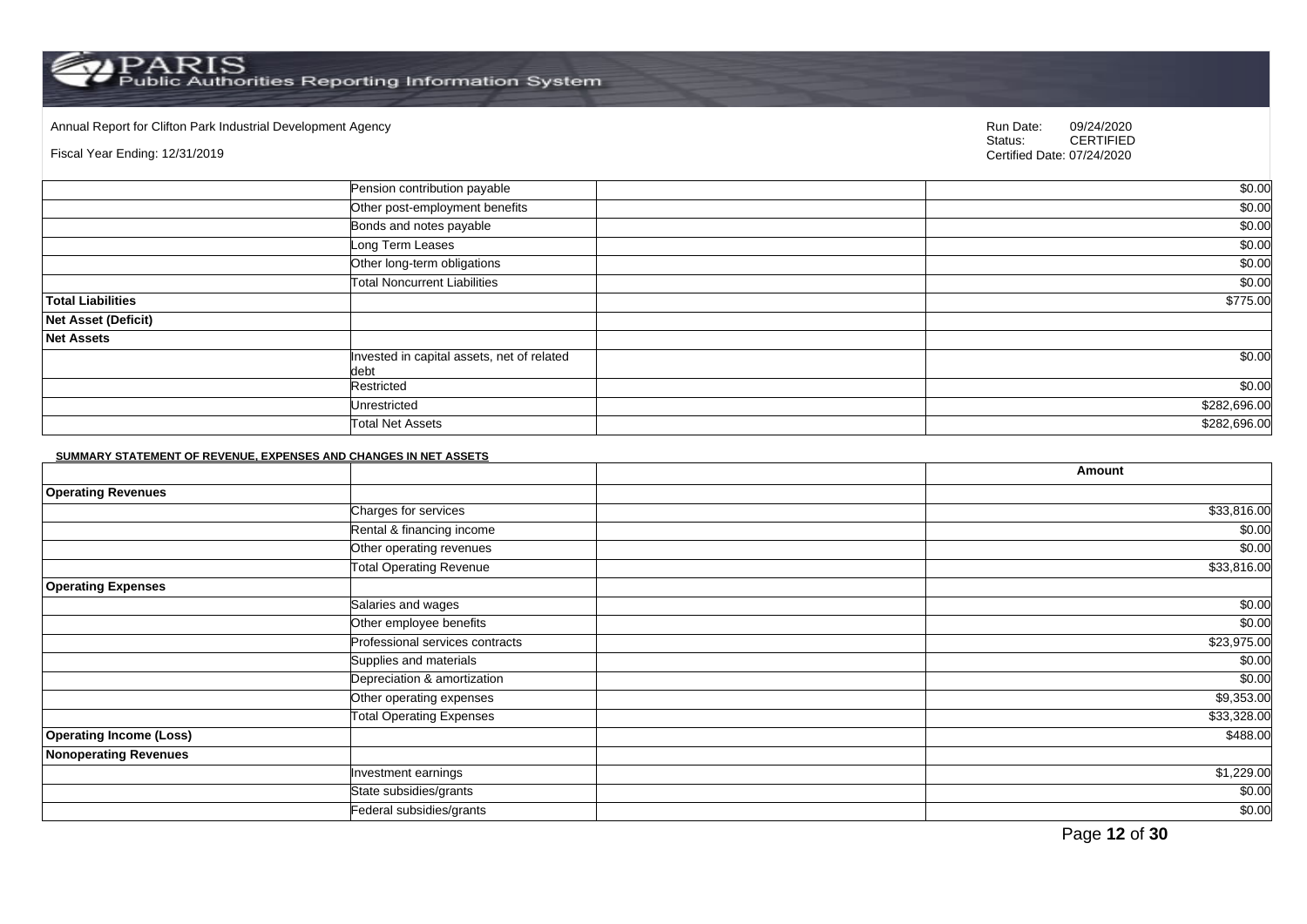Annual Report for Clifton Park Industrial Development Agency<br>
Status: CERTIFIED

Fiscal Year Ending: 12/31/2019

|                                        | Municipal subsidies/grants                | \$0.00       |
|----------------------------------------|-------------------------------------------|--------------|
|                                        | Public authority subsidies                | \$0.00       |
|                                        | Other nonoperating revenues               | \$0.00       |
|                                        | <b>Total Nonoperating Revenue</b>         | \$1,229.00   |
| <b>Nonoperating Expenses</b>           |                                           |              |
|                                        | Interest and other financing charges      | \$0.00       |
|                                        | Subsidies to other public authorities     | \$0.00       |
|                                        | Grants and donations                      | \$0.00       |
|                                        | Other nonoperating expenses               | \$0.00       |
|                                        | <b>Total Nonoperating Expenses</b>        | \$0.00       |
|                                        | <b>Income (Loss) Before Contributions</b> | \$1,717.00   |
| <b>Capital Contributions</b>           |                                           | \$0.00       |
| <b>Change in net assets</b>            |                                           | \$1,717.00   |
| Net assets (deficit) beginning of year |                                           | \$280,979.00 |
| Other net assets changes               |                                           | \$0.00       |
| Net assets (deficit) at end of year    |                                           | \$282,696.00 |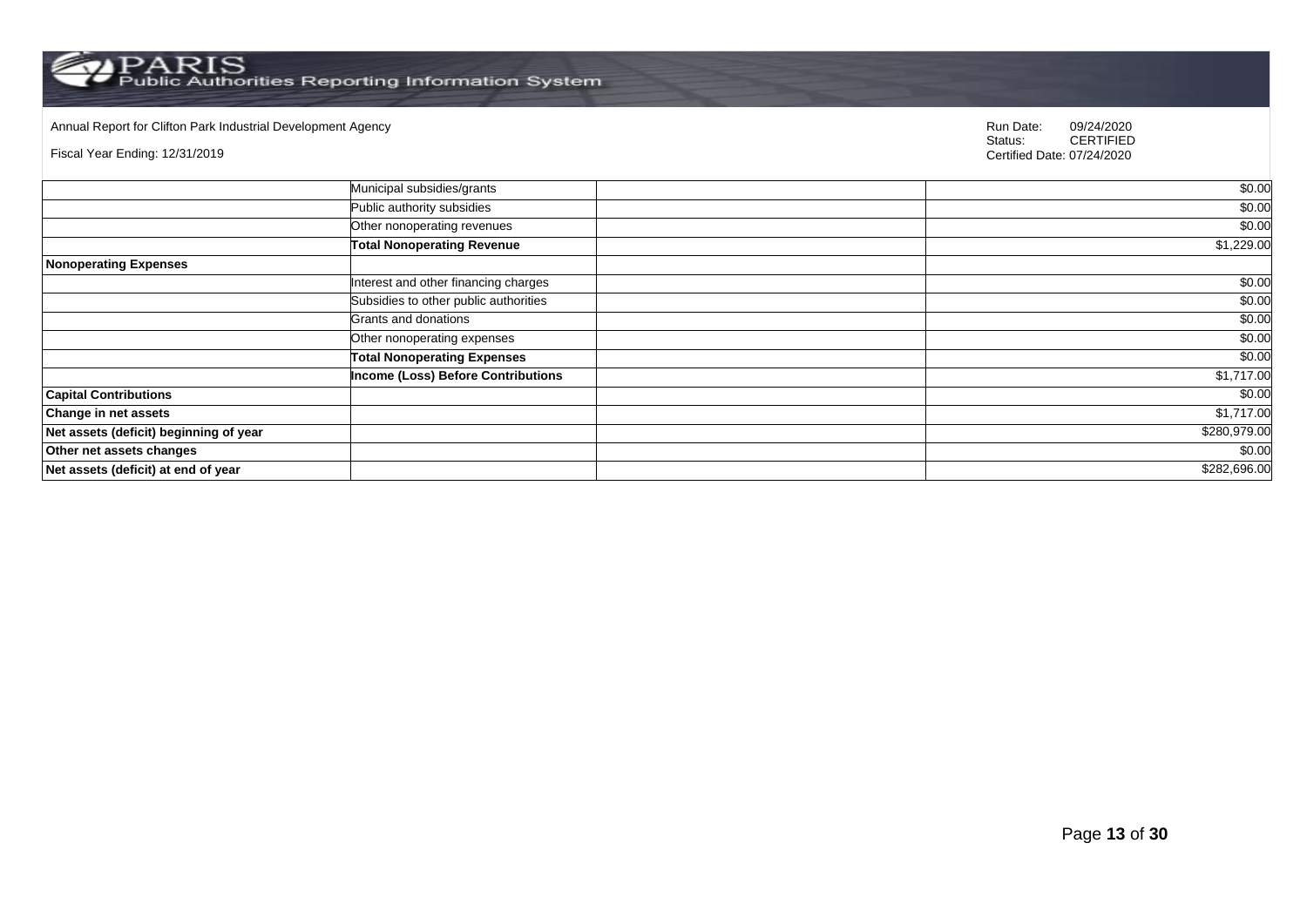### Annual Report for Clifton Park Industrial Development Agency<br>
Status: CERTIFIED<br>
CERTIFIED

Fiscal Year Ending: 12/31/2019

CERTIFIED Certified Date: 07/24/2020

#### **Current Debt**

| Question |                                                                                                                | <b>Response</b> |
|----------|----------------------------------------------------------------------------------------------------------------|-----------------|
|          | Did the Authority have any outstanding debt, including conduit debt, at any point during the reporting period? | - I NC          |
| $\sim$   | If yes, has the Authority issued any debt during the reporting period?                                         |                 |

### **New Debt Issuances**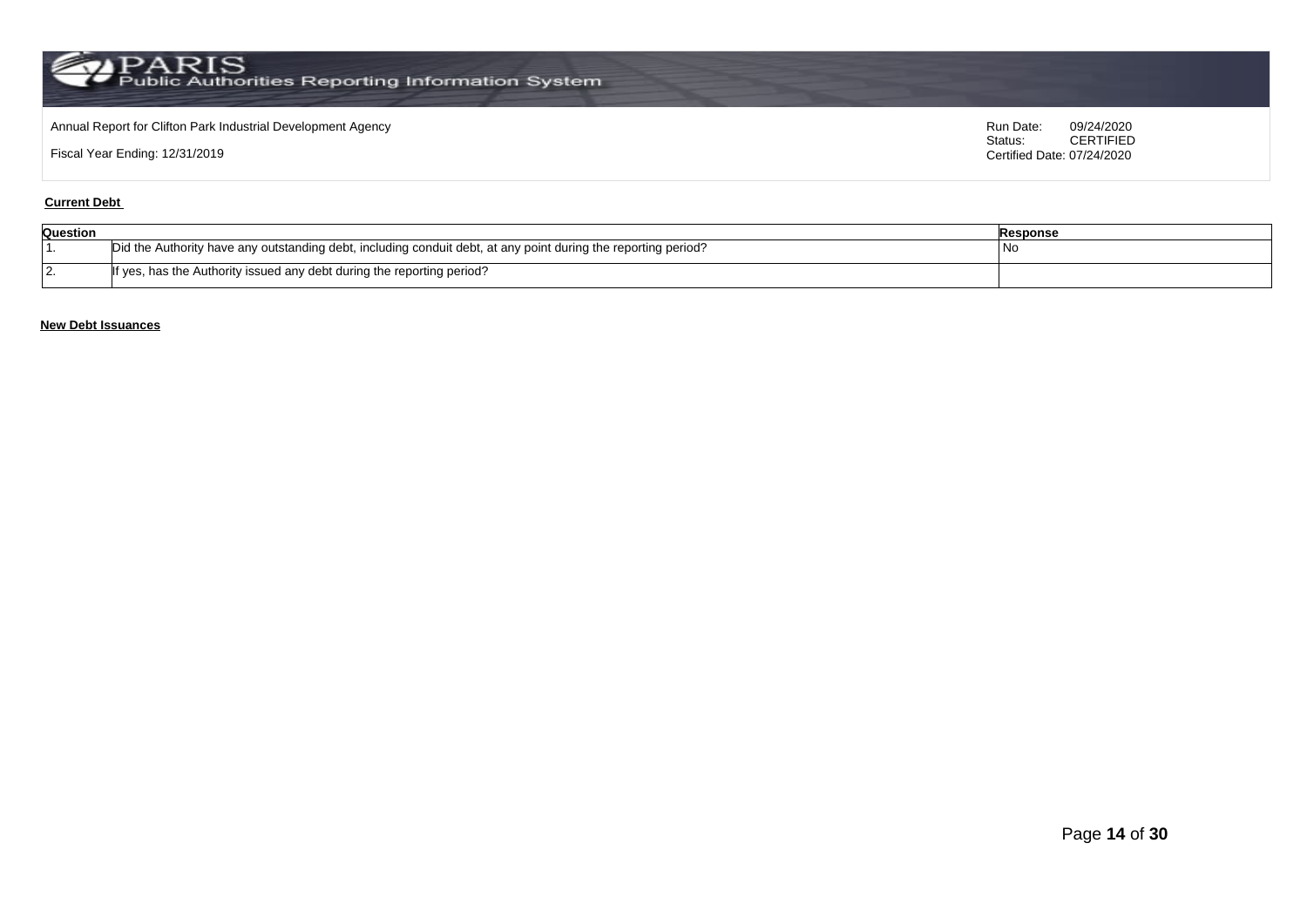### Annual Report for Clifton Park Industrial Development Agency<br>
Status: CERTIFIED<br>
CERTIFIED

Fiscal Year Ending: 12/31/2019

CERTIFIED Certified Date: 07/24/2020

#### **Schedule of Authority Debt**

| <b>Type of Debt</b>       |                                                   |                      | Statutory Authorization(\$) Outstanding Start of |                 | New Debt Issuances(\$) Debt Retired (\$) | <b>Outstanding End of</b> |
|---------------------------|---------------------------------------------------|----------------------|--------------------------------------------------|-----------------|------------------------------------------|---------------------------|
|                           |                                                   |                      |                                                  | Fiscal Year(\$) |                                          | Fiscal Year(\$)           |
| State Obligation          | <b>State Guaranteed</b>                           |                      |                                                  |                 |                                          |                           |
| <b>State Obligation</b>   | <b>State Supported</b>                            |                      |                                                  |                 |                                          |                           |
| <b>State Obligation</b>   | <b>State Contingent Obligation</b>                |                      |                                                  |                 |                                          |                           |
| <b>State Obligation</b>   | <b>State Moral Obligation</b>                     |                      |                                                  |                 |                                          |                           |
| <b>Other State-Funded</b> | Other State-Funded                                |                      |                                                  |                 |                                          |                           |
| Authority Debt - General  | Authority Debt - General Obligation               |                      |                                                  |                 |                                          |                           |
| Obligation                |                                                   |                      |                                                  |                 |                                          |                           |
|                           | Authority Debt - Revenue Authority Debt - Revenue |                      |                                                  |                 |                                          |                           |
| Authority Debt - Other    | <b>Authority Debt - Other</b>                     |                      |                                                  |                 |                                          |                           |
| Conduit                   |                                                   | <b>Conduit Debt</b>  |                                                  |                 |                                          |                           |
| Conduit                   |                                                   | Conduit Debt - Pilot |                                                  |                 |                                          |                           |
|                           |                                                   | Increment Financing  |                                                  |                 |                                          |                           |
|                           |                                                   |                      |                                                  |                 |                                          |                           |
| <b>TOTALS</b>             |                                                   |                      |                                                  |                 |                                          |                           |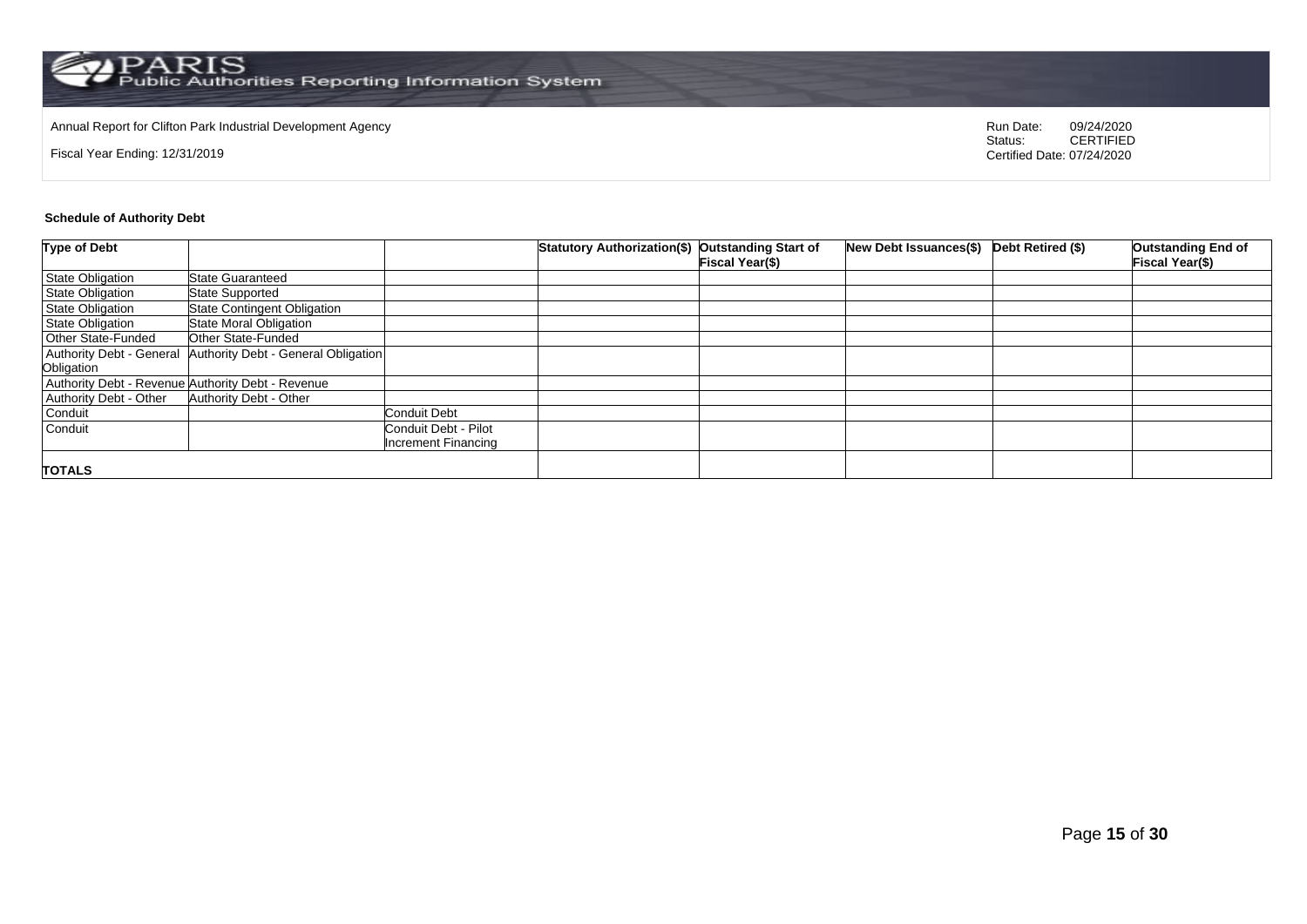

### Annual Report for Clifton Park Industrial Development Agency<br>
Status: CERTIFIED<br>
CERTIFIED

Fiscal Year Ending: 12/31/2019

CERTIFIED Certified Date: 07/24/2020

#### **Real Property Acquisition/Disposal List**

This Authority has indicated that it had no real property acquisitions or disposals during the reporting period.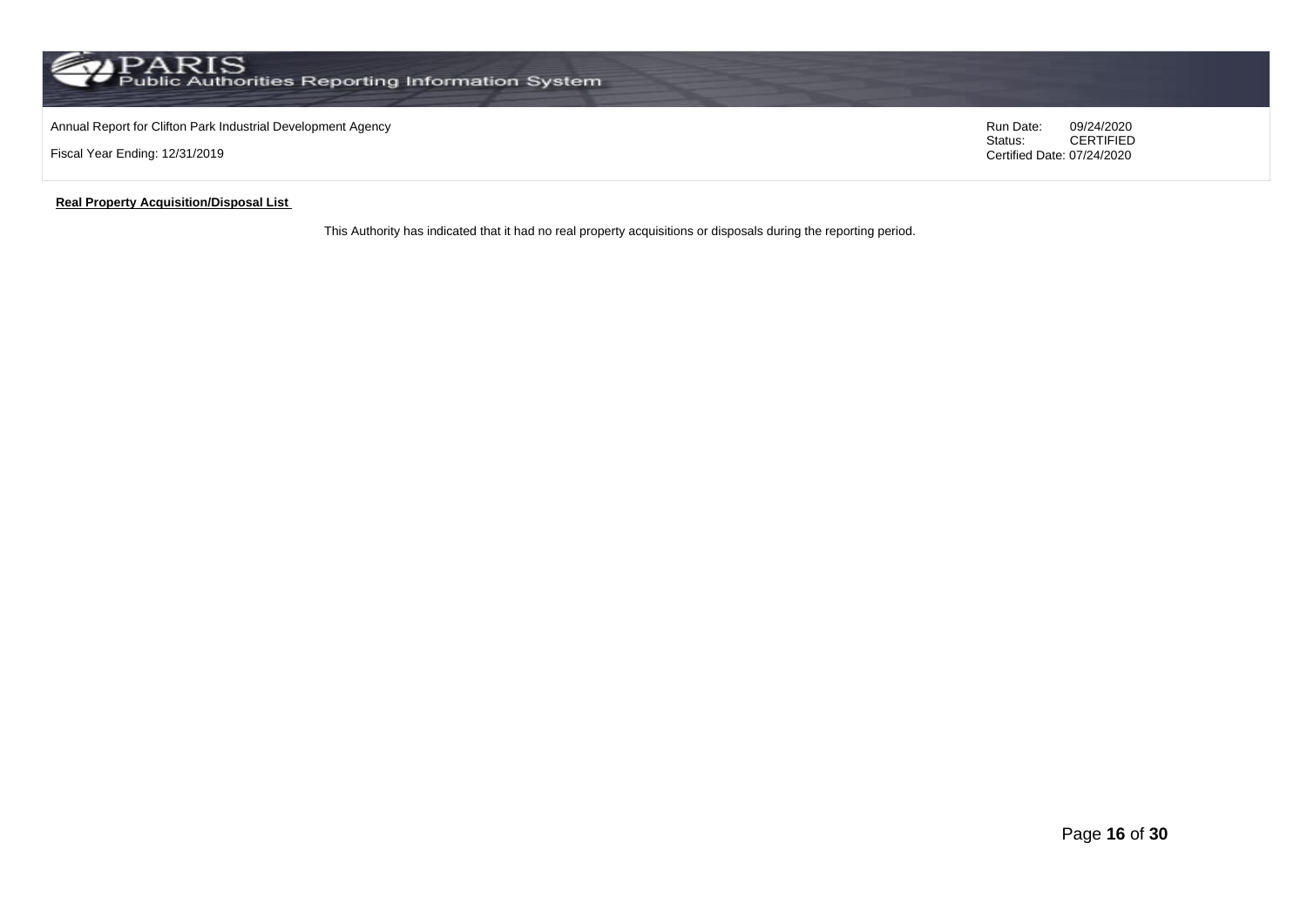

Annual Report for Clifton Park Industrial Development Agency<br>
Status: CERTIFIED<br>
CERTIFIED

Fiscal Year Ending: 12/31/2019

CERTIFIED Certified Date: 07/24/2020

**Personal Property**

This Authority has indicated that it had no personal property disposals during the reporting period.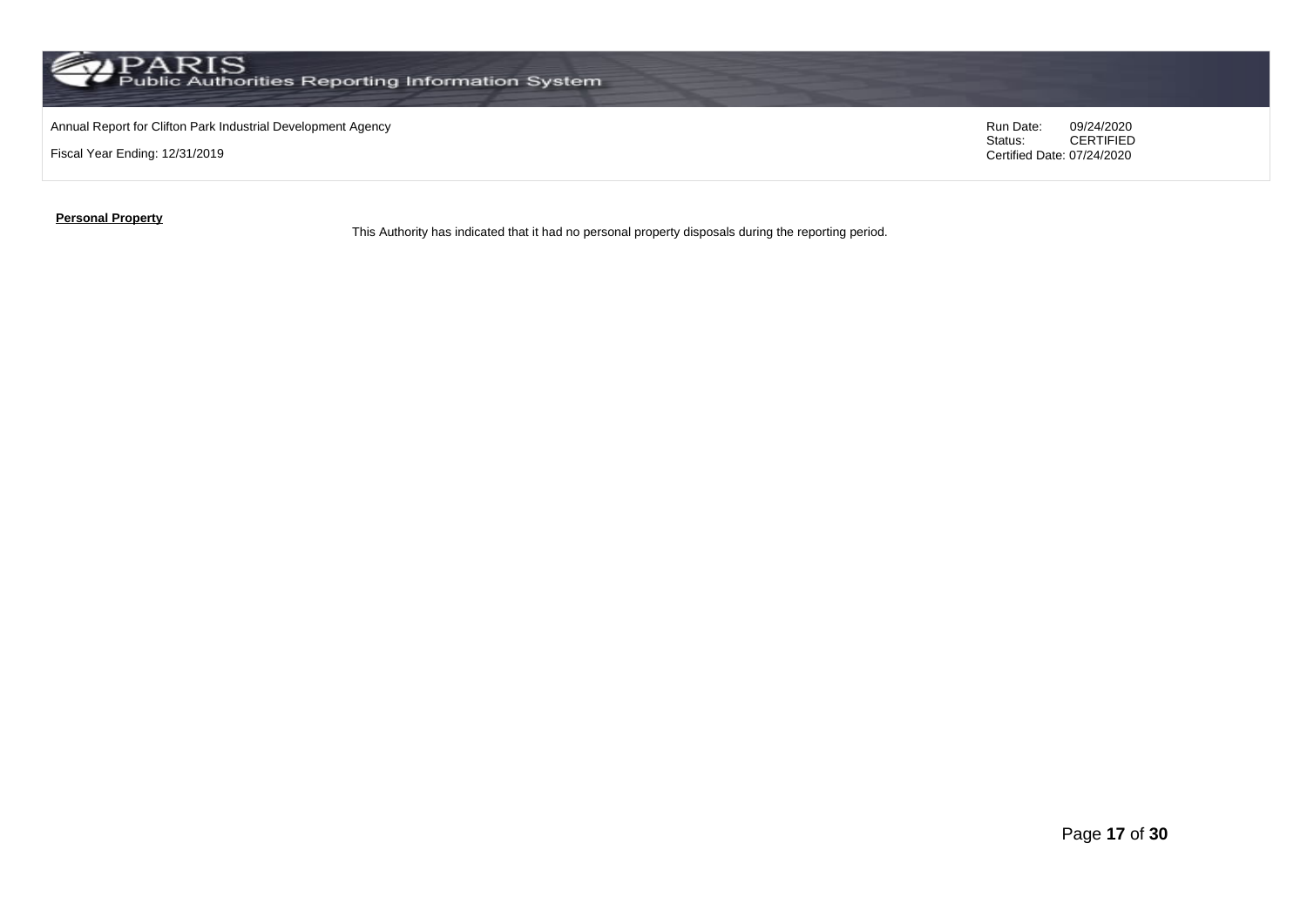# Annual Report for Clifton Park Industrial Development Agency<br>
Status: CERTIFIED

Fiscal Year Ending: 12/31/2019

CERTIFIED Certified Date: 07/24/2020

#### **Property Documents**

| Question |                                                                                                                                    |    | URL (If Applicable) |
|----------|------------------------------------------------------------------------------------------------------------------------------------|----|---------------------|
|          | In accordance with Section 2896(3) of PAL, the Authority is required to prepare a report at least annually of all real property of | No |                     |
|          | the Authority. Has this report been prepared?                                                                                      |    |                     |
|          | Has the Authority prepared policies, procedures, or guidelines regarding the use, awarding, monitoring, and reporting of           | No |                     |
|          | contracts for the acquisition and disposal of property?                                                                            |    |                     |
| - 3.     | In accordance with Section 2896(1) of PAL, has the Authority named a contracting officer who shall be responsible for the          | No | N/A                 |
|          | Authority's compliance with and enforcement of such quidelines?                                                                    |    |                     |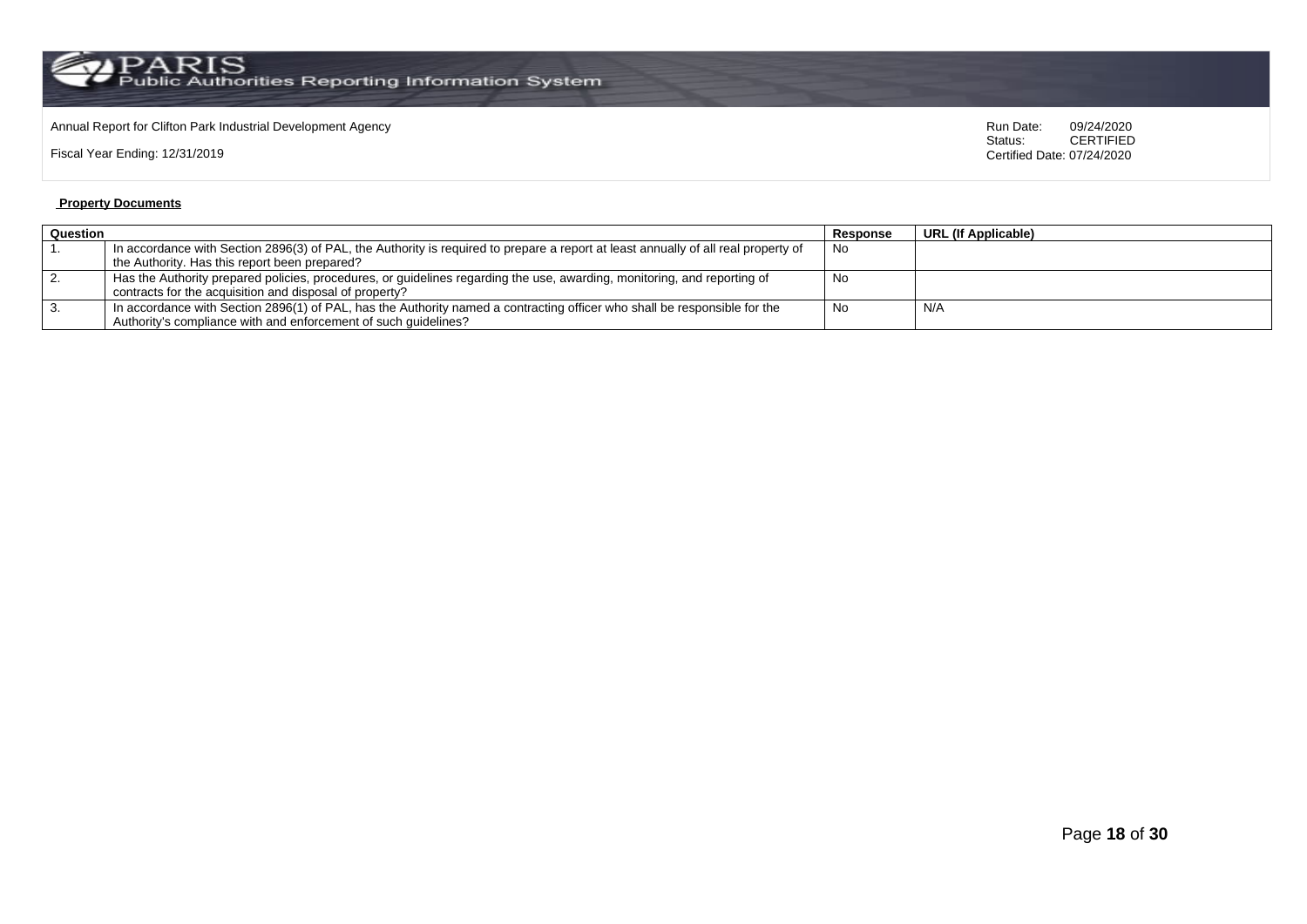# Annual Report for Clifton Park Industrial Development Agency<br>
Status: CERTIFIED

Fiscal Year Ending: 12/31/2019

CERTIFIED Certified Date: 07/24/2020

#### **IDA Projects**

| <b>General Project Information</b>           |                               | <b>Project Tax Exemptions &amp; PILOT</b>            | <b>Payment Information</b>                                     |
|----------------------------------------------|-------------------------------|------------------------------------------------------|----------------------------------------------------------------|
| <b>Project Code</b>                          | 41011703                      |                                                      |                                                                |
| <b>Project Type</b>                          | Lease                         | <b>State Sales Tax Exemption</b>                     | \$205.93                                                       |
| <b>Project Name</b>                          | 12 Fairchihld                 | <b>Local Sales Tax Exemption</b>                     | \$0.00                                                         |
|                                              |                               | <b>County Real Property Tax Exemption</b>            | \$0.00                                                         |
| Project Part of Another Phase or Multi Phase | <b>No</b>                     | <b>Local Property Tax Exemption</b>                  | \$0.00                                                         |
| <b>Original Project Code</b>                 |                               | <b>School Property Tax Exemption</b>                 | \$29,528.53                                                    |
| <b>Project Purpose Category</b>              | <b>Other Categories</b>       | <b>Mortgage Recording Tax Exemption</b>              | \$0.00                                                         |
| <b>Total Project Amount</b>                  | \$2,275,000.00                | <b>Total Exemptions</b>                              | \$29,734.46                                                    |
| <b>Benefited Project Amount</b>              | \$333,695.00                  | <b>Total Exemptions Net of RPTL Section 485-b</b>    | \$0.00                                                         |
| <b>Bond/Note Amount</b>                      |                               | <b>Pilot payment Information</b>                     |                                                                |
| <b>Annual Lease Payment</b>                  | \$0.00                        |                                                      | <b>Actual Payment Made</b><br><b>Payment Due Per Agreement</b> |
| <b>Federal Tax Status of Bonds</b>           |                               | <b>County PILOT</b>                                  | \$0.00<br>\$0.00                                               |
| <b>Not For Profit</b>                        | $\overline{N}$                | <b>Local PILOT</b>                                   | \$0.00<br>\$0.00                                               |
| Date Project approved                        | 11/28/2017                    | <b>School District PILOT</b>                         | \$1,635.43<br>\$1,635.43                                       |
| Did IDA took Title to Property               | Yes                           | <b>Total PILOT</b>                                   | \$1,635.43<br>\$1,635.43                                       |
| Date IDA Took Title to Property              | 5/8/2018                      | <b>Net Exemptions</b>                                | \$28,099.03                                                    |
| Year Financial Assistance is Planned to End  | 2029                          | <b>Project Employment Information</b>                |                                                                |
| <b>Notes</b>                                 |                               |                                                      |                                                                |
| <b>Location of Project</b>                   |                               | # of FTEs before IDA Status                          | 0.00                                                           |
| <b>Address Line1</b>                         | 12 Fairchild Square           | Original Estimate of Jobs to be Created              | 15.00                                                          |
| <b>Address Line2</b>                         |                               | Average Estimated Annual Salary of Jobs to be        | 60,000.00                                                      |
|                                              |                               | <b>Created(at Current Market rates)</b>              |                                                                |
| City                                         | <b>CLIFTON PARK</b>           | Annualized Salary Range of Jobs to be Created        | 45,000.00<br>To: 100,000.00                                    |
| <b>State</b>                                 | <b>NY</b>                     | Original Estimate of Jobs to be Retained             | 0.00                                                           |
| Zip - Plus4                                  | 12065                         | <b>Estimated Average Annual Salary of Jobs to be</b> | 60,000.00                                                      |
|                                              |                               | <b>Retained(at Current Market rates)</b>             |                                                                |
| <b>Province/Region</b>                       |                               | <b>Current # of FTEs</b>                             | 11.00                                                          |
| Country                                      | <b>United States</b>          | # of FTE Construction Jobs during Fiscal Year        | 13.00                                                          |
| <b>Applicant Information</b>                 |                               | <b>Net Employment Change</b>                         | 11.00                                                          |
| <b>Applicant Name</b>                        | 12 Fairchild Square, LLC      |                                                      |                                                                |
| <b>Address Line1</b>                         | 1 Fairchild Square, Suite 107 | <b>Project Status</b>                                |                                                                |
| <b>Address Line2</b>                         |                               |                                                      |                                                                |
| City                                         | <b>CLIFTON PARK</b>           | <b>Current Year Is Last Year for Reporting</b>       |                                                                |
| <b>State</b>                                 | $\overline{N}$                | There is no Debt Outstanding for this Project        |                                                                |
| Zip - Plus4                                  | 12065                         | <b>IDA Does Not Hold Title to the Property</b>       |                                                                |
| <b>Province/Region</b>                       |                               | The Project Receives No Tax Exemptions               |                                                                |
| Country USA                                  |                               |                                                      |                                                                |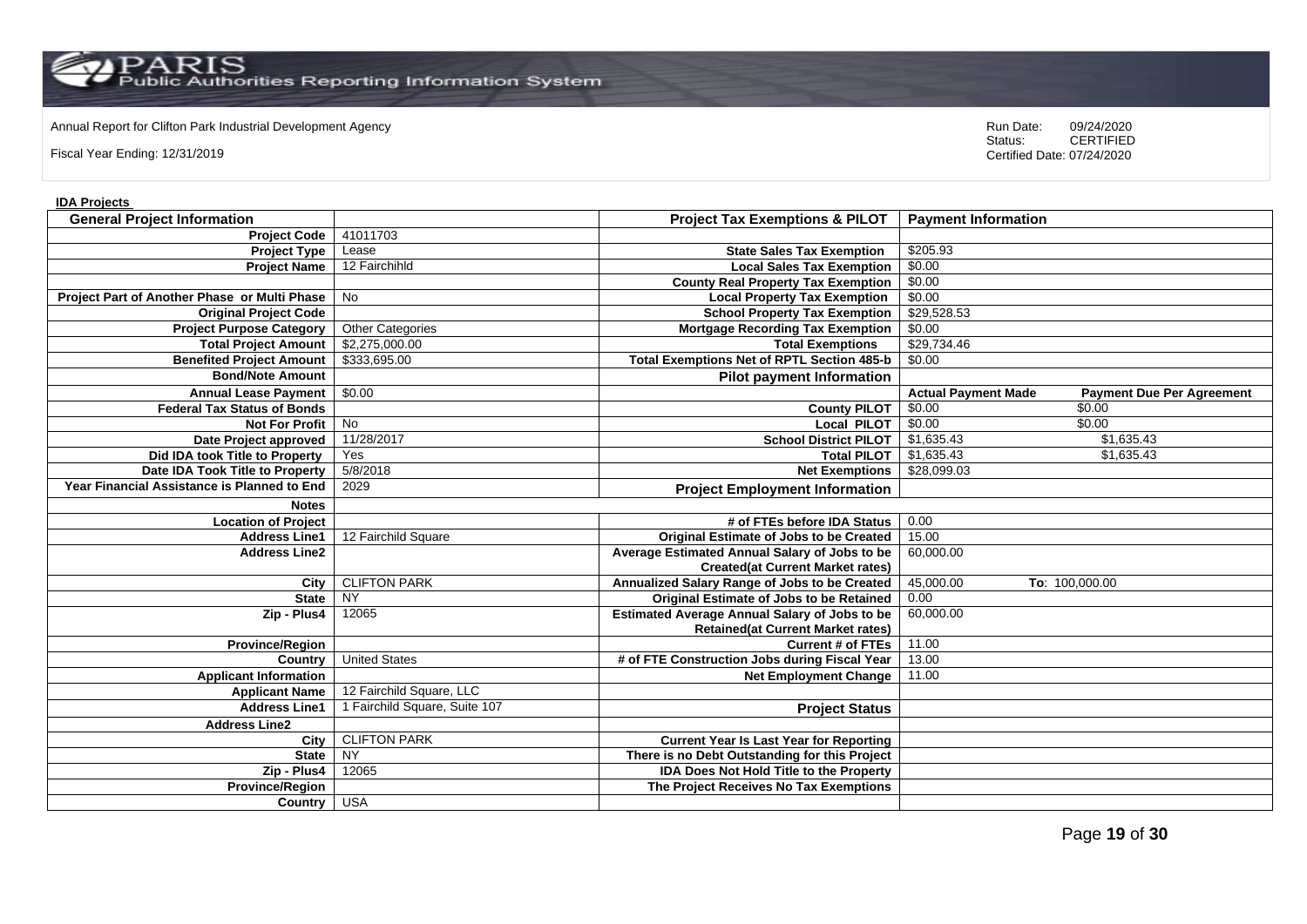Annual Report for Clifton Park Industrial Development Agency<br>
Status: CERTIFIED

Fiscal Year Ending: 12/31/2019

| <b>General Project Information</b>           |                          | <b>Project Tax Exemptions &amp; PILOT</b>            | <b>Payment Information</b>                                     |
|----------------------------------------------|--------------------------|------------------------------------------------------|----------------------------------------------------------------|
| <b>Project Code</b>                          | 41011501                 |                                                      |                                                                |
| <b>Project Type</b>                          | Lease                    | <b>State Sales Tax Exemption</b>                     | \$0.00                                                         |
| <b>Project Name</b>                          | 14 Fairchild Sq          | <b>Local Sales Tax Exemption</b>                     | \$0.00                                                         |
|                                              |                          | <b>County Real Property Tax Exemption</b>            | \$7,866.06                                                     |
| Project Part of Another Phase or Multi Phase | No                       | <b>Local Property Tax Exemption</b>                  | \$560.63                                                       |
| <b>Original Project Code</b>                 |                          | <b>School Property Tax Exemption</b>                 | \$58,743.75                                                    |
| <b>Project Purpose Category</b>              | <b>Other Categories</b>  | <b>Mortgage Recording Tax Exemption</b>              | \$0.00                                                         |
| <b>Total Project Amount</b>                  | \$2,275,000.00           | <b>Total Exemptions</b>                              | \$67,170.44                                                    |
| <b>Benefited Project Amount</b>              | \$153,915.00             | <b>Total Exemptions Net of RPTL Section 485-b</b>    | \$0.00                                                         |
| <b>Bond/Note Amount</b>                      |                          | <b>Pilot payment Information</b>                     |                                                                |
| <b>Annual Lease Payment</b>                  | \$1.00                   |                                                      | <b>Actual Payment Made</b><br><b>Payment Due Per Agreement</b> |
| <b>Federal Tax Status of Bonds</b>           |                          | <b>County PILOT</b>                                  | \$751.79<br>\$751.79                                           |
| <b>Not For Profit</b>                        | No                       | Local PILOT                                          | \$53.58<br>\$53.58                                             |
| Date Project approved                        | 12/7/2015                | <b>School District PILOT</b>                         | \$5,614.34<br>\$5,614.34                                       |
| Did IDA took Title to Property               | Yes                      | <b>Total PILOT</b>                                   | \$6,419.71<br>\$6,419.71                                       |
| Date IDA Took Title to Property              | 6/24/2016                | <b>Net Exemptions</b>                                | \$60,750.73                                                    |
| Year Financial Assistance is Planned to End  | 2027                     | <b>Project Employment Information</b>                |                                                                |
| <b>Notes</b>                                 |                          |                                                      |                                                                |
| <b>Location of Project</b>                   |                          | # of FTEs before IDA Status                          | 0.00                                                           |
| <b>Address Line1</b>                         | 14 Fairchild Square      | <b>Original Estimate of Jobs to be Created</b>       | 15.00                                                          |
| <b>Address Line2</b>                         |                          | Average Estimated Annual Salary of Jobs to be        | 60,000.00                                                      |
|                                              |                          | <b>Created(at Current Market rates)</b>              |                                                                |
| City                                         | <b>CLIFTON PARK</b>      | Annualized Salary Range of Jobs to be Created        | 40,000.00<br>To: 85,000.00                                     |
| <b>State</b>                                 | <b>NY</b>                | Original Estimate of Jobs to be Retained             | 0.00                                                           |
| Zip - Plus4                                  | 12065                    | <b>Estimated Average Annual Salary of Jobs to be</b> | 0.00                                                           |
|                                              |                          | <b>Retained(at Current Market rates)</b>             |                                                                |
| <b>Province/Region</b>                       |                          | <b>Current # of FTEs</b>                             | 17.00                                                          |
| Country                                      | <b>United States</b>     | # of FTE Construction Jobs during Fiscal Year        | 0.00                                                           |
| <b>Applicant Information</b>                 |                          | <b>Net Employment Change</b>                         | 17.00                                                          |
| <b>Applicant Name</b>                        | 14 Fairchild Square, LLC |                                                      |                                                                |
| <b>Address Line1</b>                         | 5 Longkill Rd            | <b>Project Status</b>                                |                                                                |
| <b>Address Line2</b>                         |                          |                                                      |                                                                |
| City                                         | <b>BALLSTON LAKE</b>     | <b>Current Year Is Last Year for Reporting</b>       |                                                                |
| <b>State</b>                                 | $\overline{NY}$          | There is no Debt Outstanding for this Project        |                                                                |
| Zip - Plus4                                  | 12019                    | <b>IDA Does Not Hold Title to the Property</b>       |                                                                |
| <b>Province/Region</b>                       |                          | The Project Receives No Tax Exemptions               |                                                                |
| Country USA                                  |                          |                                                      |                                                                |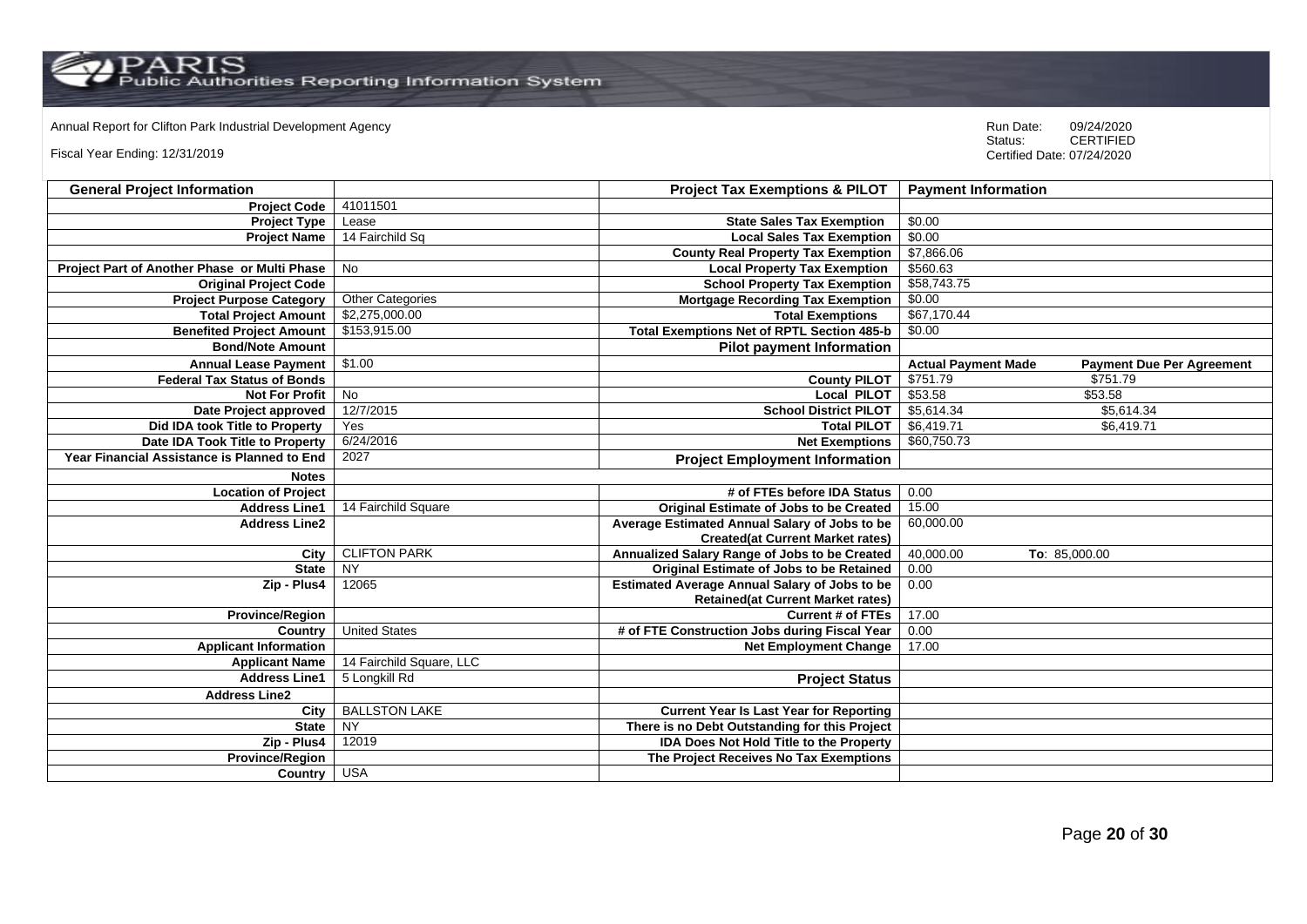Annual Report for Clifton Park Industrial Development Agency<br>
Status: CERTIFIED

Fiscal Year Ending: 12/31/2019

| <b>General Project Information</b>           |                         | <b>Project Tax Exemptions &amp; PILOT</b>            | <b>Payment Information</b>                                     |
|----------------------------------------------|-------------------------|------------------------------------------------------|----------------------------------------------------------------|
| <b>Project Code</b>                          | 41011303                |                                                      |                                                                |
| <b>Project Type</b>                          | Lease                   | <b>State Sales Tax Exemption</b>                     | \$0.00                                                         |
| <b>Project Name</b>                          | 5 Fairchild Drive       | <b>Local Sales Tax Exemption</b>                     | \$0.00                                                         |
|                                              |                         | <b>County Real Property Tax Exemption</b>            | \$5,353.11                                                     |
| Project Part of Another Phase or Multi Phase | No                      | <b>Local Property Tax Exemption</b>                  | \$381.52                                                       |
| <b>Original Project Code</b>                 |                         | <b>School Property Tax Exemption</b>                 | \$47,245.64                                                    |
| <b>Project Purpose Category</b>              | <b>Other Categories</b> | <b>Mortgage Recording Tax Exemption</b>              | \$0.00                                                         |
| <b>Total Project Amount</b>                  | \$3,225,000.00          | <b>Total Exemptions</b>                              | \$52,980.27                                                    |
| <b>Benefited Project Amount</b>              | \$3,225,000.00          | <b>Total Exemptions Net of RPTL Section 485-b</b>    | \$0.00                                                         |
| <b>Bond/Note Amount</b>                      |                         | <b>Pilot payment Information</b>                     |                                                                |
| <b>Annual Lease Payment</b>                  | \$0.00                  |                                                      | <b>Actual Payment Made</b><br><b>Payment Due Per Agreement</b> |
| <b>Federal Tax Status of Bonds</b>           |                         | <b>County PILOT</b>                                  | \$506.78<br>\$506.78                                           |
| <b>Not For Profit</b>                        |                         | Local PILOT                                          | \$36.12<br>\$36.12                                             |
| Date Project approved                        | 10/7/2013               | <b>School District PILOT</b>                         | \$47,245.64<br>\$47,245.64                                     |
| Did IDA took Title to Property               | Yes                     | <b>Total PILOT</b>                                   | \$47,788.54<br>\$47,788.54                                     |
| Date IDA Took Title to Property              | 10/18/2013              | <b>Net Exemptions</b>                                | \$5,191.73                                                     |
| Year Financial Assistance is Planned to End  | 2019                    | <b>Project Employment Information</b>                |                                                                |
| <b>Notes</b>                                 |                         |                                                      |                                                                |
| <b>Location of Project</b>                   |                         | # of FTEs before IDA Status                          | 0.00                                                           |
| <b>Address Line1</b>                         | 5 Fairchild Drive       | <b>Original Estimate of Jobs to be Created</b>       | 24.00                                                          |
| <b>Address Line2</b>                         |                         | Average Estimated Annual Salary of Jobs to be        | 45,000.00                                                      |
|                                              |                         | <b>Created(at Current Market rates)</b>              |                                                                |
| City                                         | <b>CLIFTON PARK</b>     | Annualized Salary Range of Jobs to be Created        | 25,000.00<br>To: 80,000.00                                     |
| <b>State</b>                                 | <b>NY</b>               | Original Estimate of Jobs to be Retained             | 0.00                                                           |
| Zip - Plus4                                  | 12065                   | <b>Estimated Average Annual Salary of Jobs to be</b> | 45,000.00                                                      |
|                                              |                         | <b>Retained(at Current Market rates)</b>             |                                                                |
| <b>Province/Region</b>                       |                         | <b>Current # of FTEs</b>                             | 62.00                                                          |
| Country                                      | <b>United States</b>    | # of FTE Construction Jobs during Fiscal Year        | 2.00                                                           |
| <b>Applicant Information</b>                 |                         | <b>Net Employment Change</b>                         | 62.00                                                          |
| <b>Applicant Name</b>                        | 5 Fairchild Drive, Inc. |                                                      |                                                                |
| <b>Address Line1</b>                         | 5 Longkill Rd           | <b>Project Status</b>                                |                                                                |
| <b>Address Line2</b>                         |                         |                                                      |                                                                |
| City                                         | <b>BALLSTON LAKE</b>    | <b>Current Year Is Last Year for Reporting</b>       | Yes                                                            |
| <b>State</b>                                 | $\overline{NY}$         | There is no Debt Outstanding for this Project        | Yes                                                            |
| Zip - Plus4                                  | 12019                   | <b>IDA Does Not Hold Title to the Property</b>       | Yes                                                            |
| <b>Province/Region</b>                       |                         | The Project Receives No Tax Exemptions               | Yes                                                            |
| Country USA                                  |                         |                                                      |                                                                |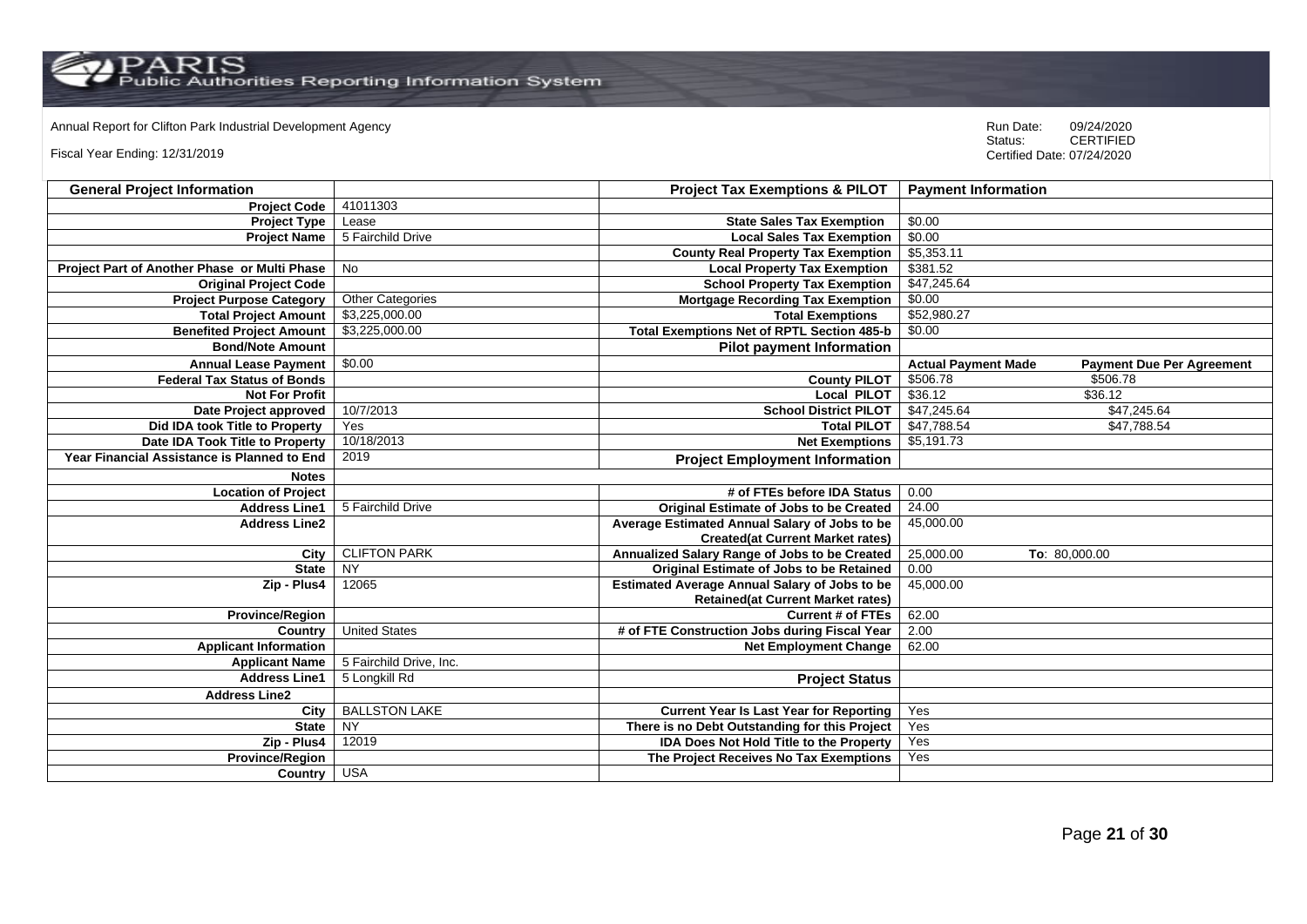Annual Report for Clifton Park Industrial Development Agency<br>
Status: CERTIFIED

Fiscal Year Ending: 12/31/2019

| <b>General Project Information</b>           |                               | <b>Project Tax Exemptions &amp; PILOT</b>                                                                                                | <b>Payment Information</b>                                     |
|----------------------------------------------|-------------------------------|------------------------------------------------------------------------------------------------------------------------------------------|----------------------------------------------------------------|
| <b>Project Code</b>                          | 41011702                      |                                                                                                                                          |                                                                |
| <b>Project Type</b>                          | Lease                         | <b>State Sales Tax Exemption</b>                                                                                                         | \$13,147.40                                                    |
| <b>Project Name</b>                          | 8 Fairchild                   | <b>Local Sales Tax Exemption</b>                                                                                                         | \$0.00                                                         |
|                                              |                               | <b>County Real Property Tax Exemption</b>                                                                                                | \$0.00                                                         |
| Project Part of Another Phase or Multi Phase | No                            | <b>Local Property Tax Exemption</b>                                                                                                      | \$0.00                                                         |
| <b>Original Project Code</b>                 |                               | <b>School Property Tax Exemption</b>                                                                                                     | \$0.00                                                         |
| <b>Project Purpose Category</b>              | <b>Other Categories</b>       | <b>Mortgage Recording Tax Exemption</b>                                                                                                  | \$4,380.00                                                     |
| <b>Total Project Amount</b>                  | \$950,000.00                  | <b>Total Exemptions</b>                                                                                                                  | \$17,527.40                                                    |
| <b>Benefited Project Amount</b>              | \$111,105.00                  | Total Exemptions Net of RPTL Section 485-b                                                                                               | \$0.00                                                         |
| <b>Bond/Note Amount</b>                      |                               | <b>Pilot payment Information</b>                                                                                                         |                                                                |
| <b>Annual Lease Payment</b>                  | \$1.00                        |                                                                                                                                          | <b>Actual Payment Made</b><br><b>Payment Due Per Agreement</b> |
| <b>Federal Tax Status of Bonds</b>           |                               | <b>County PILOT</b>                                                                                                                      | \$0.00<br>\$0.00                                               |
| <b>Not For Profit</b>                        | $\overline{N}$                | <b>Local PILOT</b>                                                                                                                       | \$0.00<br>\$0.00                                               |
| Date Project approved                        | 11/28/2017                    | <b>School District PILOT</b>                                                                                                             | \$0.00<br>\$0.00                                               |
| Did IDA took Title to Property               | <b>No</b>                     | <b>Total PILOT</b>                                                                                                                       | \$0.00<br>\$0.00                                               |
| Date IDA Took Title to Property              |                               | <b>Net Exemptions</b>                                                                                                                    | \$17,527.40                                                    |
| Year Financial Assistance is Planned to End  | 2030                          | <b>Project Employment Information</b>                                                                                                    |                                                                |
| <b>Notes</b>                                 |                               | This project has not yet closed as of 12/31/2018 - annual report will only include sales tax exemptions and employment figures for 2018. |                                                                |
| <b>Location of Project</b>                   |                               | # of FTEs before IDA Status                                                                                                              | 0.00                                                           |
| <b>Address Line1</b>                         | 8 Fairchild Square            | <b>Original Estimate of Jobs to be Created</b>                                                                                           | 19.00                                                          |
| <b>Address Line2</b>                         |                               | Average Estimated Annual Salary of Jobs to be                                                                                            | 60,000.00                                                      |
|                                              |                               | <b>Created(at Current Market rates)</b>                                                                                                  |                                                                |
| City                                         | <b>CLIFTON PARK</b>           | Annualized Salary Range of Jobs to be Created                                                                                            | 40,000.00<br>To: 100,000.00                                    |
| <b>State</b>                                 | <b>NY</b>                     | <b>Original Estimate of Jobs to be Retained</b>                                                                                          | 0.00                                                           |
| Zip - Plus4                                  | 12065                         | <b>Estimated Average Annual Salary of Jobs to be</b>                                                                                     | 75,000.00                                                      |
|                                              |                               | <b>Retained(at Current Market rates)</b>                                                                                                 |                                                                |
| <b>Province/Region</b>                       |                               | <b>Current # of FTEs</b>                                                                                                                 | 1.00                                                           |
| Country                                      | <b>United States</b>          | # of FTE Construction Jobs during Fiscal Year                                                                                            | 25.00                                                          |
| <b>Applicant Information</b>                 |                               | <b>Net Employment Change</b>                                                                                                             | 1.00                                                           |
| <b>Applicant Name</b>                        | 8 Fairchild Square LLC        |                                                                                                                                          |                                                                |
| <b>Address Line1</b>                         | 1 Fairchild Square, Suite 107 | <b>Project Status</b>                                                                                                                    |                                                                |
| <b>Address Line2</b>                         |                               |                                                                                                                                          |                                                                |
| City                                         | <b>CLIFTON PARK</b>           | <b>Current Year Is Last Year for Reporting</b>                                                                                           |                                                                |
| <b>State</b>                                 | $\overline{N}$                | There is no Debt Outstanding for this Project                                                                                            |                                                                |
| Zip - Plus4                                  | 12065                         | <b>IDA Does Not Hold Title to the Property</b>                                                                                           |                                                                |
| <b>Province/Region</b>                       |                               | The Project Receives No Tax Exemptions                                                                                                   |                                                                |
| Country USA                                  |                               |                                                                                                                                          |                                                                |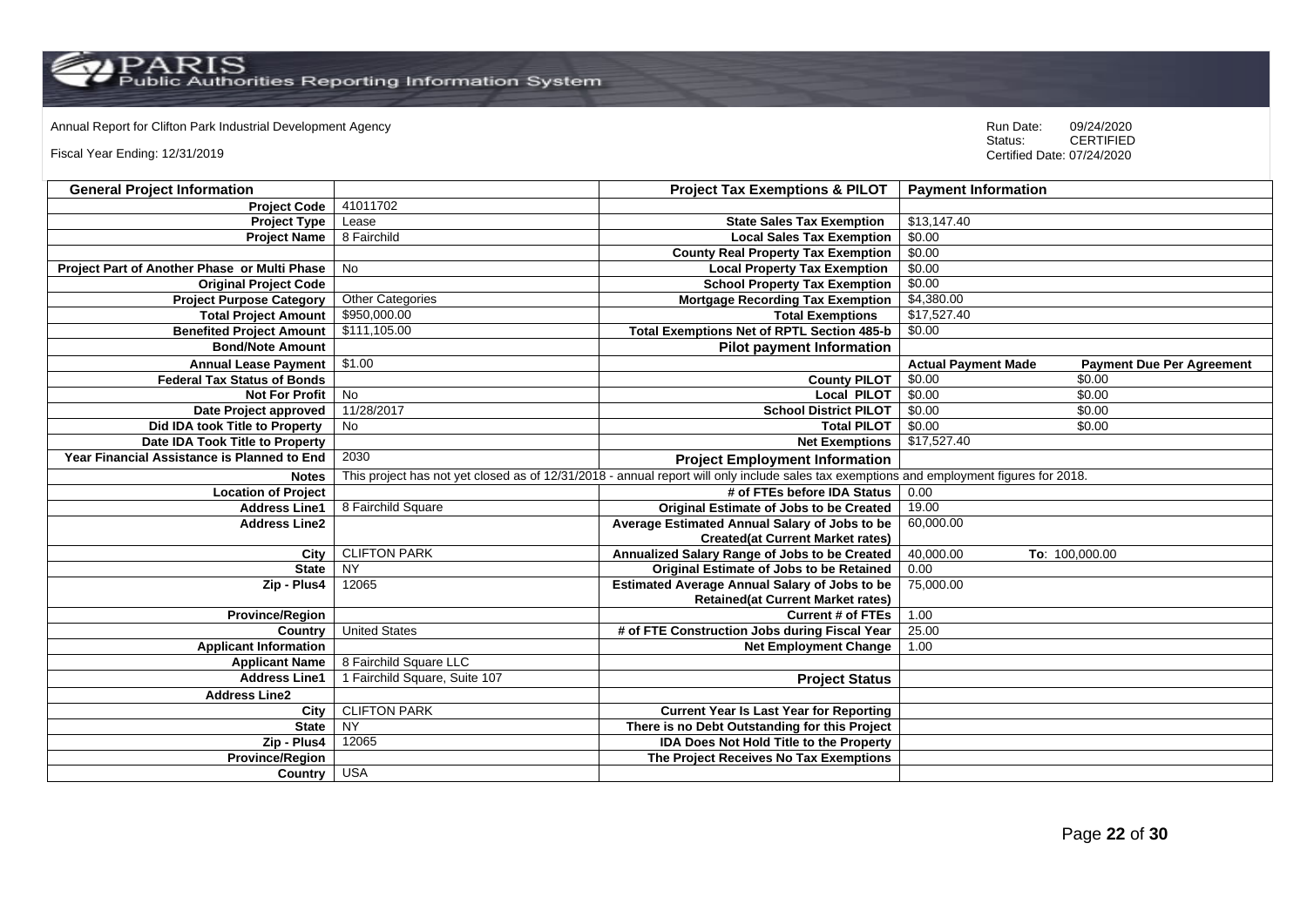Annual Report for Clifton Park Industrial Development Agency<br>
Status: CERTIFIED

Fiscal Year Ending: 12/31/2019

| <b>General Project Information</b>           |                       | <b>Project Tax Exemptions &amp; PILOT</b>            | <b>Payment Information</b> |                                  |
|----------------------------------------------|-----------------------|------------------------------------------------------|----------------------------|----------------------------------|
| <b>Project Code</b>                          | 41011302              |                                                      |                            |                                  |
| <b>Project Type</b>                          | Lease                 | <b>State Sales Tax Exemption</b>                     | \$0.00                     |                                  |
| <b>Project Name</b>                          | Dwas Kill Fens, LLC   | <b>Local Sales Tax Exemption</b>                     | \$0.00                     |                                  |
|                                              |                       | <b>County Real Property Tax Exemption</b>            | \$6,291.75                 |                                  |
| Project Part of Another Phase or Multi Phase | <b>No</b>             | <b>Local Property Tax Exemption</b>                  | \$448.42                   |                                  |
| <b>Original Project Code</b>                 |                       | <b>School Property Tax Exemption</b>                 | \$39,632.45                |                                  |
| <b>Project Purpose Category</b>              | Services              | <b>Mortgage Recording Tax Exemption</b>              | \$0.00                     |                                  |
| <b>Total Project Amount</b>                  | \$4,113,493.00        | <b>Total Exemptions</b>                              | \$46,372.62                |                                  |
| <b>Benefited Project Amount</b>              | \$3,998,493.00        | <b>Total Exemptions Net of RPTL Section 485-b</b>    |                            |                                  |
| <b>Bond/Note Amount</b>                      |                       | <b>Pilot payment Information</b>                     |                            |                                  |
| <b>Annual Lease Payment</b>                  | \$0.00                |                                                      | <b>Actual Payment Made</b> | <b>Payment Due Per Agreement</b> |
| <b>Federal Tax Status of Bonds</b>           |                       | <b>County PILOT</b>                                  | \$875.96                   | \$875.96                         |
| <b>Not For Profit</b>                        | No                    | Local PILOT                                          | \$62.43                    | \$62.43                          |
| Date Project approved                        | 12/3/2012             | <b>School District PILOT</b>                         | \$39,632.45                | \$39,632.45                      |
| Did IDA took Title to Property               | Yes                   | <b>Total PILOT</b>                                   | \$40,570.84                | \$40,570.84                      |
| Date IDA Took Title to Property              | 6/22/2013             | <b>Net Exemptions</b>                                | \$5,801.78                 |                                  |
| Year Financial Assistance is Planned to End  | 2019                  | <b>Project Employment Information</b>                |                            |                                  |
| <b>Notes</b>                                 |                       |                                                      |                            |                                  |
| <b>Location of Project</b>                   |                       | # of FTEs before IDA Status                          | 39.25                      |                                  |
| <b>Address Line1</b>                         | 715 Pierce Road       | <b>Original Estimate of Jobs to be Created</b>       | 28.25                      |                                  |
| <b>Address Line2</b>                         |                       | Average Estimated Annual Salary of Jobs to be        | 52,467.00                  |                                  |
|                                              |                       | <b>Created(at Current Market rates)</b>              |                            |                                  |
| City                                         | <b>CLIFTON PARK</b>   | Annualized Salary Range of Jobs to be Created        | 26,000.00<br>To: 65,000.00 |                                  |
| <b>State</b>                                 | <b>NY</b>             | Original Estimate of Jobs to be Retained             | 39.25                      |                                  |
| Zip - Plus4                                  | 12065                 | <b>Estimated Average Annual Salary of Jobs to be</b> | 72,960.00                  |                                  |
|                                              |                       | <b>Retained(at Current Market rates)</b>             |                            |                                  |
| <b>Province/Region</b>                       |                       | <b>Current # of FTEs</b>                             | 102.00                     |                                  |
| Country                                      | <b>United States</b>  | # of FTE Construction Jobs during Fiscal Year        | 0.00                       |                                  |
| <b>Applicant Information</b>                 |                       | <b>Net Employment Change</b>                         | 62.75                      |                                  |
| <b>Applicant Name</b>                        | Dwas Kill Fens, LLC   |                                                      |                            |                                  |
| <b>Address Line1</b>                         | 19 Saratoga Farm Road | <b>Project Status</b>                                |                            |                                  |
| <b>Address Line2</b>                         |                       |                                                      |                            |                                  |
| City                                         | <b>MALTA</b>          | <b>Current Year Is Last Year for Reporting</b>       | Yes                        |                                  |
| <b>State</b>                                 | $\overline{NY}$       | There is no Debt Outstanding for this Project        | Yes                        |                                  |
| Zip - Plus4                                  | 12020                 | <b>IDA Does Not Hold Title to the Property</b>       | Yes                        |                                  |
| Province/Region                              |                       | The Project Receives No Tax Exemptions               | Yes                        |                                  |
| Country                                      | <b>USA</b>            |                                                      |                            |                                  |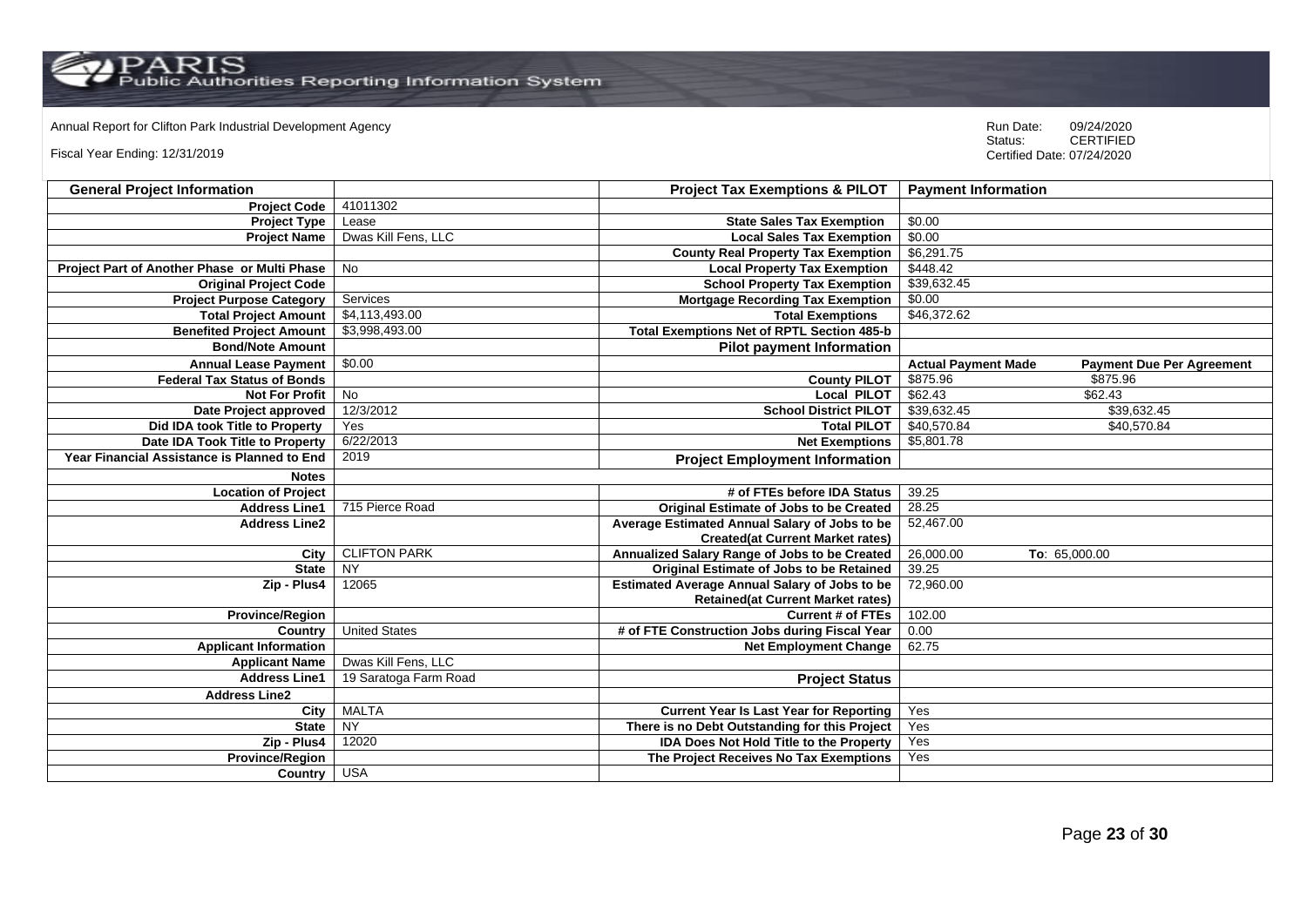Annual Report for Clifton Park Industrial Development Agency<br>
Status: CERTIFIED

Fiscal Year Ending: 12/31/2019

| <b>General Project Information</b>           |                                      | <b>Project Tax Exemptions &amp; PILOT</b>            | <b>Payment Information</b> |                                  |
|----------------------------------------------|--------------------------------------|------------------------------------------------------|----------------------------|----------------------------------|
| <b>Project Code</b>                          | 41011101                             |                                                      |                            |                                  |
| <b>Project Type</b>                          | Lease                                | <b>State Sales Tax Exemption</b>                     | \$0.00                     |                                  |
| <b>Project Name</b>                          | <b>Ellis Urgent Care</b>             | <b>Local Sales Tax Exemption</b>                     | \$0.00                     |                                  |
|                                              |                                      | <b>County Real Property Tax Exemption</b>            | \$0.00                     |                                  |
| Project Part of Another Phase or Multi Phase | <b>No</b>                            | <b>Local Property Tax Exemption</b>                  | \$0.00                     |                                  |
| <b>Original Project Code</b>                 |                                      | <b>School Property Tax Exemption</b>                 | \$0.00                     |                                  |
| <b>Project Purpose Category</b>              | Other Categories                     | <b>Mortgage Recording Tax Exemption</b>              | \$0.00                     |                                  |
| <b>Total Project Amount</b>                  | \$11,274,825.00                      | <b>Total Exemptions</b>                              | \$0.00                     |                                  |
| <b>Benefited Project Amount</b>              | \$11,274,825.00                      | <b>Total Exemptions Net of RPTL Section 485-b</b>    | \$0.00                     |                                  |
| <b>Bond/Note Amount</b>                      |                                      | <b>Pilot payment Information</b>                     |                            |                                  |
| <b>Annual Lease Payment</b>                  | \$0.00                               |                                                      | <b>Actual Payment Made</b> | <b>Payment Due Per Agreement</b> |
| <b>Federal Tax Status of Bonds</b>           |                                      | <b>County PILOT</b>                                  | \$0.00                     | \$0.00                           |
| <b>Not For Profit</b>                        | Yes                                  | Local PILOT                                          | \$0.00                     | \$0.00                           |
| Date Project approved                        | 6/27/2011                            | <b>School District PILOT</b>                         | \$0.00                     | \$0.00                           |
| Did IDA took Title to Property               | No                                   | <b>Total PILOT</b>                                   | \$0.00                     | \$0.00                           |
| Date IDA Took Title to Property              |                                      | <b>Net Exemptions</b>                                | \$0.00                     |                                  |
| Year Financial Assistance is Planned to End  | 2036                                 | <b>Project Employment Information</b>                |                            |                                  |
| <b>Notes</b>                                 |                                      |                                                      |                            |                                  |
| <b>Location of Project</b>                   |                                      | # of FTEs before IDA Status                          | 0.00                       |                                  |
| <b>Address Line1</b>                         | 103 Sitterly Road                    | <b>Original Estimate of Jobs to be Created</b>       | 40.00                      |                                  |
| <b>Address Line2</b>                         |                                      | Average Estimated Annual Salary of Jobs to be        | 60,000.00                  |                                  |
|                                              |                                      | <b>Created(at Current Market rates)</b>              |                            |                                  |
| City                                         | <b>CLIFTON PARK</b>                  | Annualized Salary Range of Jobs to be Created        | 0.00<br>To: 0.00           |                                  |
| <b>State</b>                                 | <b>NY</b>                            | Original Estimate of Jobs to be Retained             | 0.00                       |                                  |
| Zip - Plus4                                  | 12065                                | <b>Estimated Average Annual Salary of Jobs to be</b> | 60,000.00                  |                                  |
|                                              |                                      | <b>Retained(at Current Market rates)</b>             |                            |                                  |
| <b>Province/Region</b>                       |                                      | <b>Current # of FTEs</b>                             | 96.25                      |                                  |
| Country                                      | <b>United States</b>                 | # of FTE Construction Jobs during Fiscal Year        | 0.00                       |                                  |
| <b>Applicant Information</b>                 |                                      | <b>Net Employment Change</b>                         | 96.25                      |                                  |
| <b>Applicant Name</b>                        | Sitterly Development Associates, LLC |                                                      |                            |                                  |
| <b>Address Line1</b>                         | 695 Rotterdam Industrial Park        | <b>Project Status</b>                                |                            |                                  |
| <b>Address Line2</b>                         |                                      |                                                      |                            |                                  |
| City                                         | <b>SCHENECTADY</b>                   | <b>Current Year Is Last Year for Reporting</b>       |                            |                                  |
| <b>State</b>                                 | $\overline{NY}$                      | There is no Debt Outstanding for this Project        |                            |                                  |
| Zip - Plus4                                  | 12306                                | <b>IDA Does Not Hold Title to the Property</b>       |                            |                                  |
| <b>Province/Region</b>                       |                                      | The Project Receives No Tax Exemptions               |                            |                                  |
| Country USA                                  |                                      |                                                      |                            |                                  |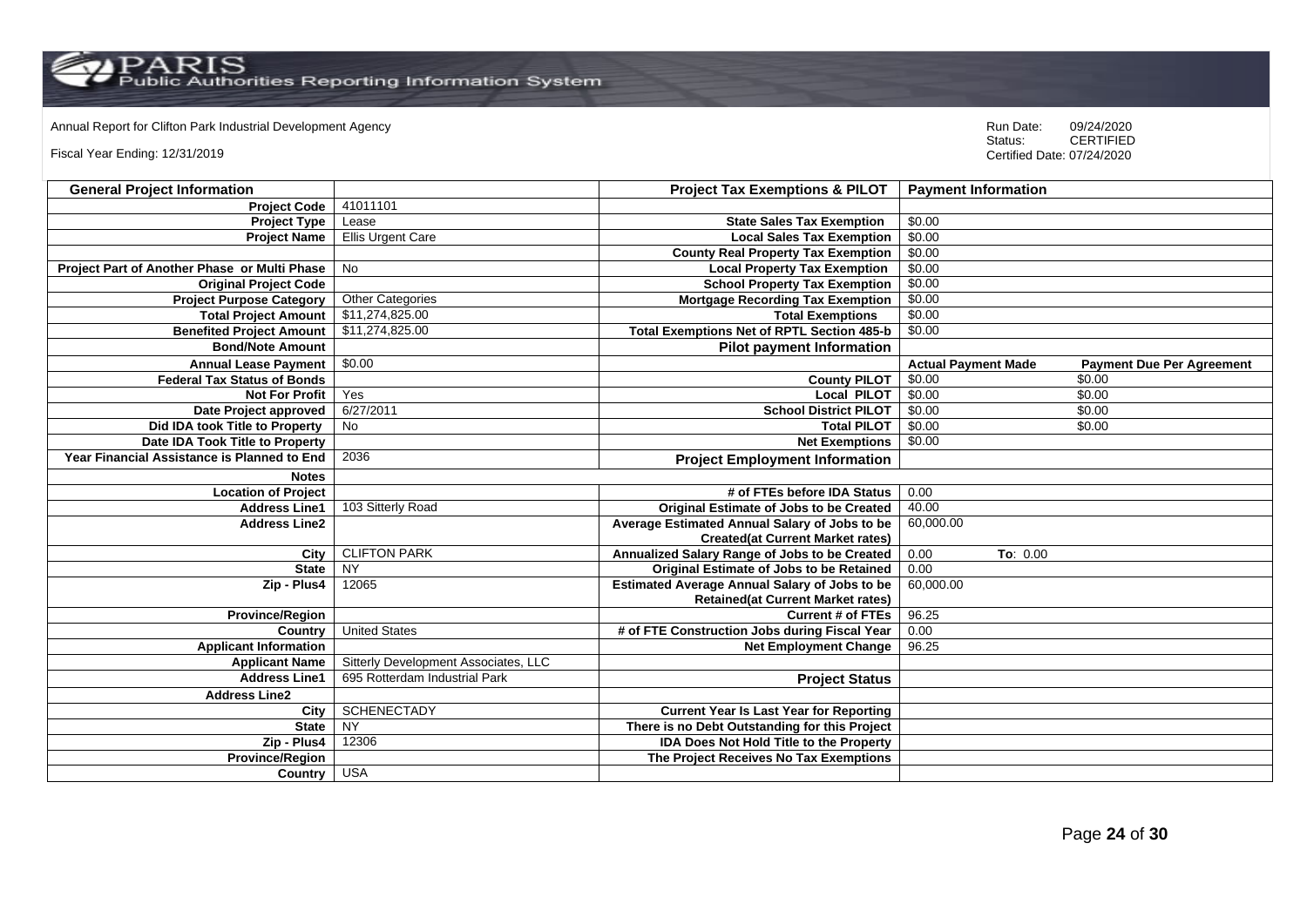Annual Report for Clifton Park Industrial Development Agency<br>
Status: CERTIFIED

Fiscal Year Ending: 12/31/2019

| <b>General Project Information</b>           |                            | <b>Project Tax Exemptions &amp; PILOT</b>            | <b>Payment Information</b>                                     |
|----------------------------------------------|----------------------------|------------------------------------------------------|----------------------------------------------------------------|
| <b>Project Code</b>                          | 41011701                   |                                                      |                                                                |
| <b>Project Type</b>                          | Lease                      | <b>State Sales Tax Exemption</b>                     | \$37,229.00                                                    |
| <b>Project Name</b>                          | Firehouse Rd Assoc (Abele) | <b>Local Sales Tax Exemption</b>                     | \$0.00                                                         |
|                                              |                            | <b>County Real Property Tax Exemption</b>            | \$18,963.35                                                    |
| Project Part of Another Phase or Multi Phase | No                         | <b>Local Property Tax Exemption</b>                  | \$1,348.73                                                     |
| <b>Original Project Code</b>                 |                            | <b>School Property Tax Exemption</b>                 | \$137,194.07                                                   |
| <b>Project Purpose Category</b>              | <b>Other Categories</b>    | <b>Mortgage Recording Tax Exemption</b>              | \$0.00                                                         |
| <b>Total Project Amount</b>                  | \$8,898,509.00             | <b>Total Exemptions</b>                              | \$194,735.15                                                   |
| <b>Benefited Project Amount</b>              | \$446,350.00               | Total Exemptions Net of RPTL Section 485-b           | \$0.00                                                         |
| <b>Bond/Note Amount</b>                      |                            | <b>Pilot payment Information</b>                     |                                                                |
| <b>Annual Lease Payment</b>                  | \$1.00                     |                                                      | <b>Actual Payment Made</b><br><b>Payment Due Per Agreement</b> |
| <b>Federal Tax Status of Bonds</b>           |                            | <b>County PILOT</b>                                  | \$5,660.62<br>\$5,660.62                                       |
| <b>Not For Profit</b>                        | No                         | <b>Local PILOT</b>                                   | \$403.44<br>\$403.44                                           |
| Date Project approved                        | 5/10/2017                  | <b>School District PILOT</b>                         | \$11,502.34<br>\$11,502.34                                     |
| Did IDA took Title to Property               | Yes                        | <b>Total PILOT</b>                                   | \$17,566.40<br>\$17,566.40                                     |
| Date IDA Took Title to Property              | 10/5/2017                  | <b>Net Exemptions</b>                                | \$177,168.75                                                   |
| Year Financial Assistance is Planned to End  | 2029                       | <b>Project Employment Information</b>                |                                                                |
| <b>Notes</b>                                 |                            |                                                      |                                                                |
| <b>Location of Project</b>                   |                            | # of FTEs before IDA Status                          | 88.00                                                          |
| <b>Address Line1</b>                         | 1712 Route 9               | <b>Original Estimate of Jobs to be Created</b>       | 30.00                                                          |
| <b>Address Line2</b>                         |                            | Average Estimated Annual Salary of Jobs to be        | 80,000.00                                                      |
|                                              |                            | <b>Created(at Current Market rates)</b>              |                                                                |
| City                                         | <b>CLIFTON PARK</b>        | Annualized Salary Range of Jobs to be Created        | 54,600.00<br>To: 179,300.00                                    |
| <b>State</b>                                 | <b>NY</b>                  | Original Estimate of Jobs to be Retained             | 88.00                                                          |
| Zip - Plus4                                  | 12065                      | <b>Estimated Average Annual Salary of Jobs to be</b> | 80,000.00                                                      |
|                                              |                            | <b>Retained(at Current Market rates)</b>             |                                                                |
| <b>Province/Region</b>                       |                            | <b>Current # of FTEs</b>                             | 114.25                                                         |
| Country                                      | <b>United States</b>       | # of FTE Construction Jobs during Fiscal Year        | 50.00                                                          |
| <b>Applicant Information</b>                 |                            | <b>Net Employment Change</b>                         | 26.25                                                          |
| <b>Applicant Name</b>                        | Abele Northside, LLC       |                                                      |                                                                |
| <b>Address Line1</b>                         | 14 Corporate Drive         | <b>Project Status</b>                                |                                                                |
| <b>Address Line2</b>                         |                            |                                                      |                                                                |
| City                                         | <b>CLIFTON PARK</b>        | <b>Current Year Is Last Year for Reporting</b>       |                                                                |
| <b>State</b>                                 | $\overline{NY}$            | There is no Debt Outstanding for this Project        |                                                                |
| Zip - Plus4                                  | 12065                      | <b>IDA Does Not Hold Title to the Property</b>       |                                                                |
| Province/Region                              |                            | The Project Receives No Tax Exemptions               |                                                                |
| Country                                      | <b>USA</b>                 |                                                      |                                                                |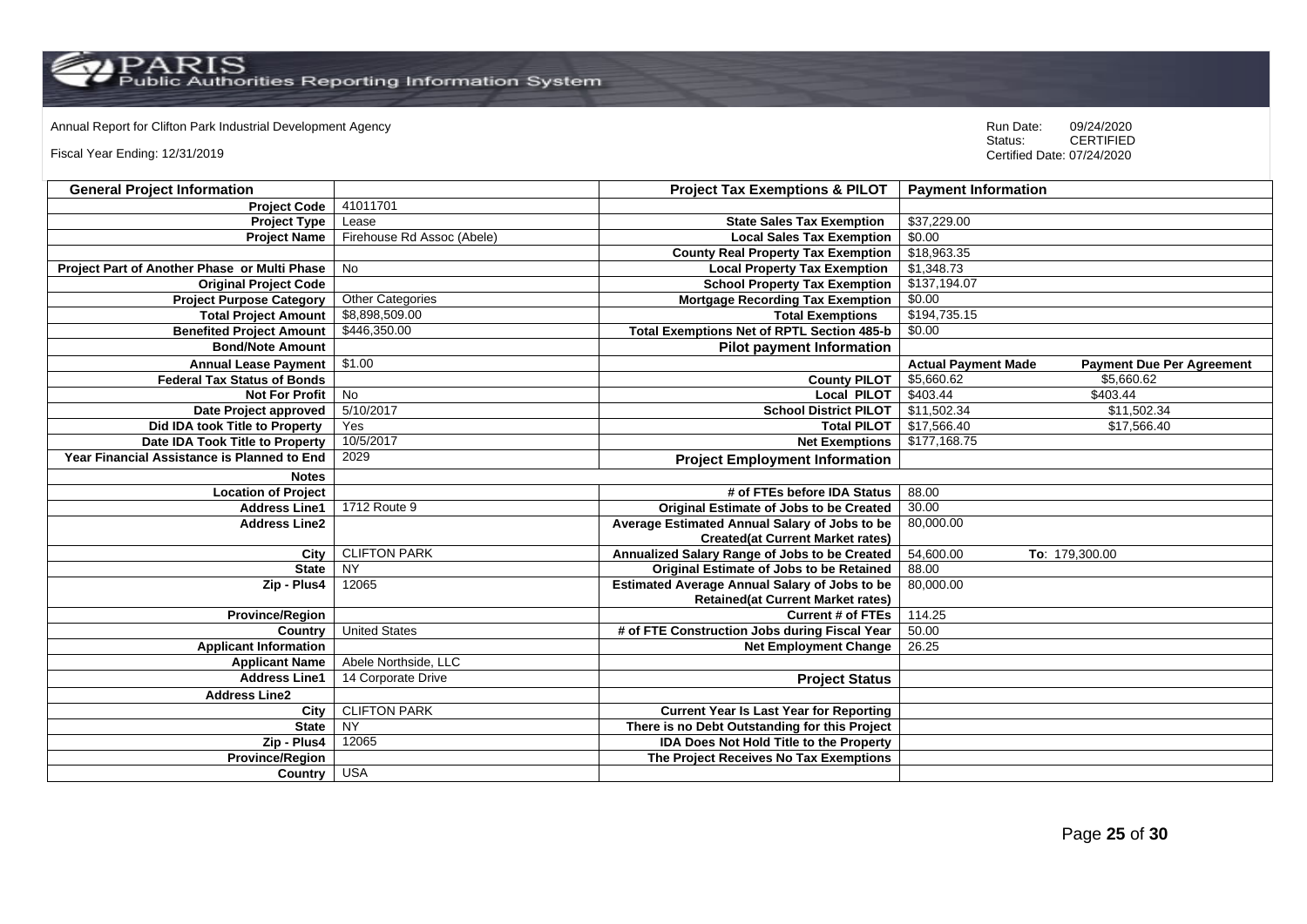Annual Report for Clifton Park Industrial Development Agency<br>
Status: CERTIFIED

Fiscal Year Ending: 12/31/2019

| <b>General Project Information</b>           |                                    | <b>Project Tax Exemptions &amp; PILOT</b>            | <b>Payment Information</b>                                     |  |
|----------------------------------------------|------------------------------------|------------------------------------------------------|----------------------------------------------------------------|--|
| <b>Project Code</b>                          | 41011401                           |                                                      |                                                                |  |
| <b>Project Type</b>                          | Lease                              | <b>State Sales Tax Exemption</b>                     | \$0.00                                                         |  |
| <b>Project Name</b>                          | Mazzone Admin                      | <b>Local Sales Tax Exemption</b>                     | \$0.00                                                         |  |
|                                              |                                    | <b>County Real Property Tax Exemption</b>            | \$5,478.13                                                     |  |
| Project Part of Another Phase or Multi Phase | No                                 | <b>Local Property Tax Exemption</b>                  | \$390.43                                                       |  |
| <b>Original Project Code</b>                 |                                    | <b>School Property Tax Exemption</b>                 | \$44,297.49                                                    |  |
| <b>Project Purpose Category</b>              | Services                           | <b>Mortgage Recording Tax Exemption</b>              | \$0.00                                                         |  |
| <b>Total Project Amount</b>                  | \$2,410,000.00                     | <b>Total Exemptions</b>                              | \$50,166.05                                                    |  |
| <b>Benefited Project Amount</b>              | \$1,900,000.00                     | <b>Total Exemptions Net of RPTL Section 485-b</b>    | \$0.00                                                         |  |
| <b>Bond/Note Amount</b>                      |                                    | <b>Pilot payment Information</b>                     |                                                                |  |
| <b>Annual Lease Payment</b>                  | \$0.00                             |                                                      | <b>Actual Payment Made</b><br><b>Payment Due Per Agreement</b> |  |
| <b>Federal Tax Status of Bonds</b>           |                                    | <b>County PILOT</b>                                  | \$5,478.13<br>\$5,478.13                                       |  |
| <b>Not For Profit</b>                        | $\overline{N}$                     | <b>Local PILOT</b>                                   | \$390.43<br>\$390.30                                           |  |
| Date Project approved                        | 11/18/2013                         | <b>School District PILOT</b>                         | \$44,297.49<br>\$44,297.49                                     |  |
| Did IDA took Title to Property               | Yes                                | <b>Total PILOT</b>                                   | \$50,166.05<br>\$50,165.92                                     |  |
| Date IDA Took Title to Property              | 1/28/2014                          | <b>Net Exemptions</b>                                | \$0.00                                                         |  |
| Year Financial Assistance is Planned to End  | 2019                               | <b>Project Employment Information</b>                |                                                                |  |
| <b>Notes</b>                                 |                                    |                                                      |                                                                |  |
| <b>Location of Project</b>                   |                                    | # of FTEs before IDA Status                          | 32.00                                                          |  |
| <b>Address Line1</b>                         | 743 Pierce Road                    | <b>Original Estimate of Jobs to be Created</b>       | 42.00                                                          |  |
| <b>Address Line2</b>                         |                                    | Average Estimated Annual Salary of Jobs to be        | 45,000.00                                                      |  |
|                                              |                                    | <b>Created(at Current Market rates)</b>              |                                                                |  |
| City                                         | <b>CLIFTON PARK</b>                | Annualized Salary Range of Jobs to be Created        | 45,000.00<br>To: 45,000.00                                     |  |
| <b>State</b>                                 | <b>NY</b>                          | <b>Original Estimate of Jobs to be Retained</b>      | 32.00                                                          |  |
| Zip - Plus4                                  | 12065                              | <b>Estimated Average Annual Salary of Jobs to be</b> | 50,000.00                                                      |  |
|                                              |                                    | <b>Retained(at Current Market rates)</b>             |                                                                |  |
| <b>Province/Region</b>                       |                                    | <b>Current # of FTEs</b>                             | 30.00                                                          |  |
| Country                                      | <b>United States</b>               | # of FTE Construction Jobs during Fiscal Year        | 0.00                                                           |  |
| <b>Applicant Information</b>                 |                                    | <b>Net Employment Change</b>                         | $-2.00$                                                        |  |
| <b>Applicant Name</b>                        | Mazzone Administrative Group, Inc. |                                                      |                                                                |  |
| <b>Address Line1</b>                         | 1 Glen Avenue                      | <b>Project Status</b>                                |                                                                |  |
| <b>Address Line2</b>                         |                                    |                                                      |                                                                |  |
| City                                         | <b>SCOTIA</b>                      | <b>Current Year Is Last Year for Reporting</b>       | Yes                                                            |  |
| <b>State</b>                                 | $\overline{NY}$                    | There is no Debt Outstanding for this Project        | Yes                                                            |  |
| Zip - Plus4                                  | 12302                              | <b>IDA Does Not Hold Title to the Property</b>       | Yes                                                            |  |
| <b>Province/Region</b>                       |                                    | The Project Receives No Tax Exemptions               | Yes                                                            |  |
| Country USA                                  |                                    |                                                      |                                                                |  |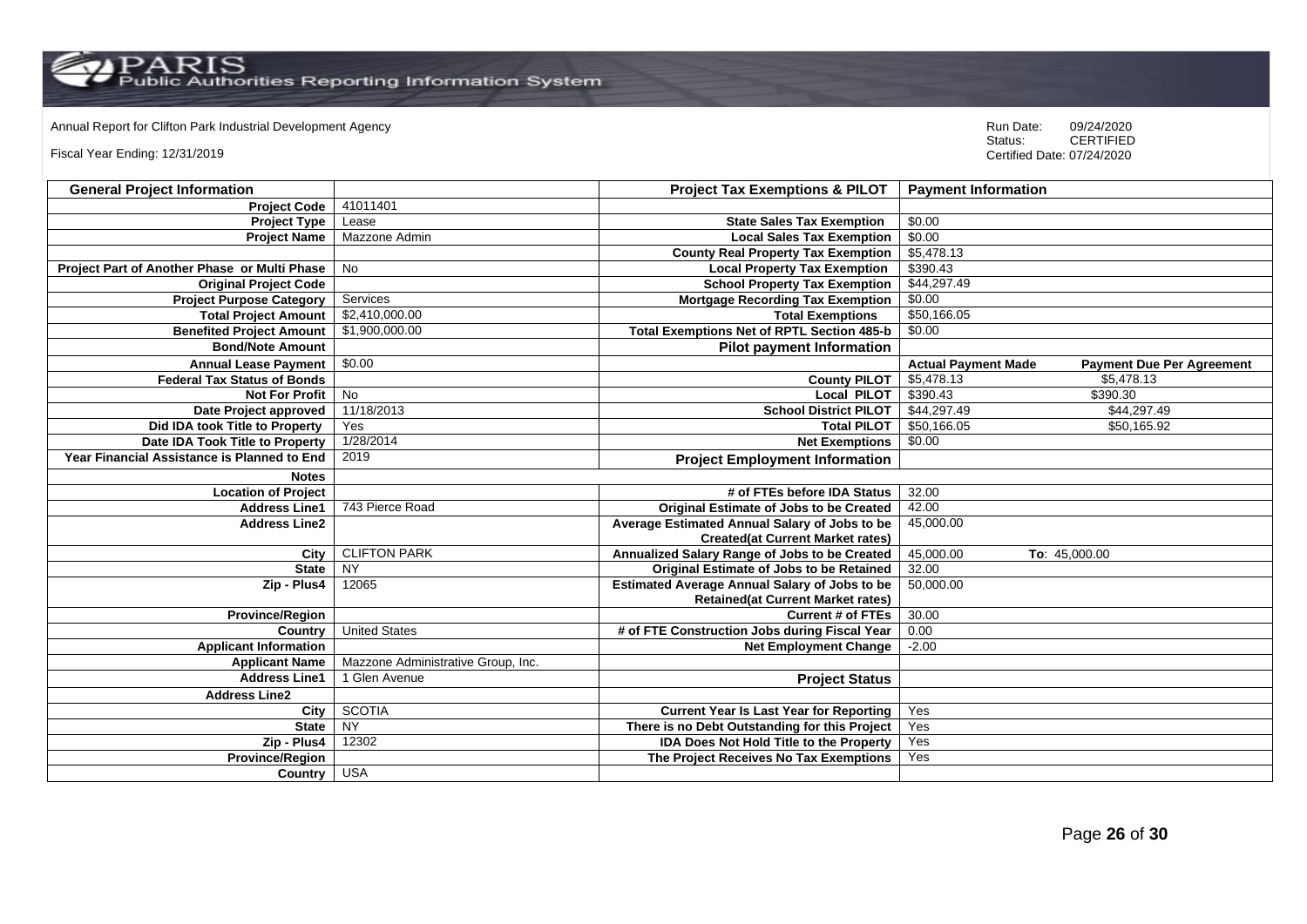Annual Report for Clifton Park Industrial Development Agency<br>
Status: CERTIFIED

Fiscal Year Ending: 12/31/2019

| <b>General Project Information</b>           |                                       | <b>Project Tax Exemptions &amp; PILOT</b>            | <b>Payment Information</b>                                     |
|----------------------------------------------|---------------------------------------|------------------------------------------------------|----------------------------------------------------------------|
| <b>Project Code</b>                          | 41011502                              |                                                      |                                                                |
| <b>Project Type</b>                          | Lease                                 | <b>State Sales Tax Exemption</b>                     | \$0.00                                                         |
| <b>Project Name</b>                          | <b>Ushers Road Parnters Addition</b>  | <b>Local Sales Tax Exemption</b>                     | \$0.00                                                         |
|                                              |                                       | <b>County Real Property Tax Exemption</b>            | \$10,721.49                                                    |
| Project Part of Another Phase or Multi Phase | No                                    | <b>Local Property Tax Exemption</b>                  | \$764.14                                                       |
| <b>Original Project Code</b>                 |                                       | <b>School Property Tax Exemption</b>                 | \$80,068.11                                                    |
| <b>Project Purpose Category</b>              | Manufacturing                         | <b>Mortgage Recording Tax Exemption</b>              | \$0.00                                                         |
| <b>Total Project Amount</b>                  | \$3,700,000.00                        | <b>Total Exemptions</b>                              | \$91,553.74                                                    |
| <b>Benefited Project Amount</b>              | \$3,700,000.00                        | Total Exemptions Net of RPTL Section 485-b           | \$0.00                                                         |
| <b>Bond/Note Amount</b>                      |                                       | <b>Pilot payment Information</b>                     |                                                                |
| <b>Annual Lease Payment</b>                  | \$0.00                                |                                                      | <b>Actual Payment Made</b><br><b>Payment Due Per Agreement</b> |
| <b>Federal Tax Status of Bonds</b>           |                                       | <b>County PILOT</b>                                  | \$7,902.29<br>\$7,902.29                                       |
| <b>Not For Profit</b>                        | No                                    | <b>Local PILOT</b>                                   | \$563.21<br>\$563.21                                           |
| Date Project approved                        | 2/3/2014                              | <b>School District PILOT</b>                         | \$59,014.35<br>\$59,014.35                                     |
| Did IDA took Title to Property               | Yes                                   | <b>Total PILOT</b>                                   | \$67,479.85<br>\$67,479.85                                     |
| Date IDA Took Title to Property              | 3/1/2015                              | <b>Net Exemptions</b>                                | \$24,073.89                                                    |
| Year Financial Assistance is Planned to End  | 2025                                  | <b>Project Employment Information</b>                |                                                                |
| <b>Notes</b>                                 |                                       |                                                      |                                                                |
| <b>Location of Project</b>                   |                                       | # of FTEs before IDA Status                          | 67.00                                                          |
| <b>Address Line1</b>                         | 200 Commerce Drive                    | <b>Original Estimate of Jobs to be Created</b>       | 3.00                                                           |
| <b>Address Line2</b>                         |                                       | Average Estimated Annual Salary of Jobs to be        | 165,000.00                                                     |
|                                              |                                       | <b>Created(at Current Market rates)</b>              |                                                                |
| City                                         | <b>CLIFTON PARK</b>                   | Annualized Salary Range of Jobs to be Created        | 38,000.00<br>To: 85,000.00                                     |
| <b>State</b>                                 | <b>NY</b>                             | Original Estimate of Jobs to be Retained             | 67.00                                                          |
| Zip - Plus4                                  | 12065                                 | <b>Estimated Average Annual Salary of Jobs to be</b> | 50,000.00                                                      |
|                                              |                                       | <b>Retained(at Current Market rates)</b>             |                                                                |
| <b>Province/Region</b>                       |                                       | <b>Current # of FTEs</b>                             | 105.00                                                         |
| Country                                      | <b>United States</b>                  | # of FTE Construction Jobs during Fiscal Year        | 0.00                                                           |
| <b>Applicant Information</b>                 |                                       | <b>Net Employment Change</b>                         | 38.00                                                          |
| <b>Applicant Name</b>                        | Ushers Road Parnters, A California LP |                                                      |                                                                |
| <b>Address Line1</b>                         | 11611 Hart Street                     | <b>Project Status</b>                                |                                                                |
| <b>Address Line2</b>                         |                                       |                                                      |                                                                |
| City                                         | NORTH HOLLYWOOD                       | <b>Current Year Is Last Year for Reporting</b>       |                                                                |
| <b>State</b>                                 | CA                                    | There is no Debt Outstanding for this Project        |                                                                |
| Zip - Plus4                                  | 91605                                 | <b>IDA Does Not Hold Title to the Property</b>       |                                                                |
| Province/Region                              |                                       | The Project Receives No Tax Exemptions               |                                                                |
| Country                                      | <b>USA</b>                            |                                                      |                                                                |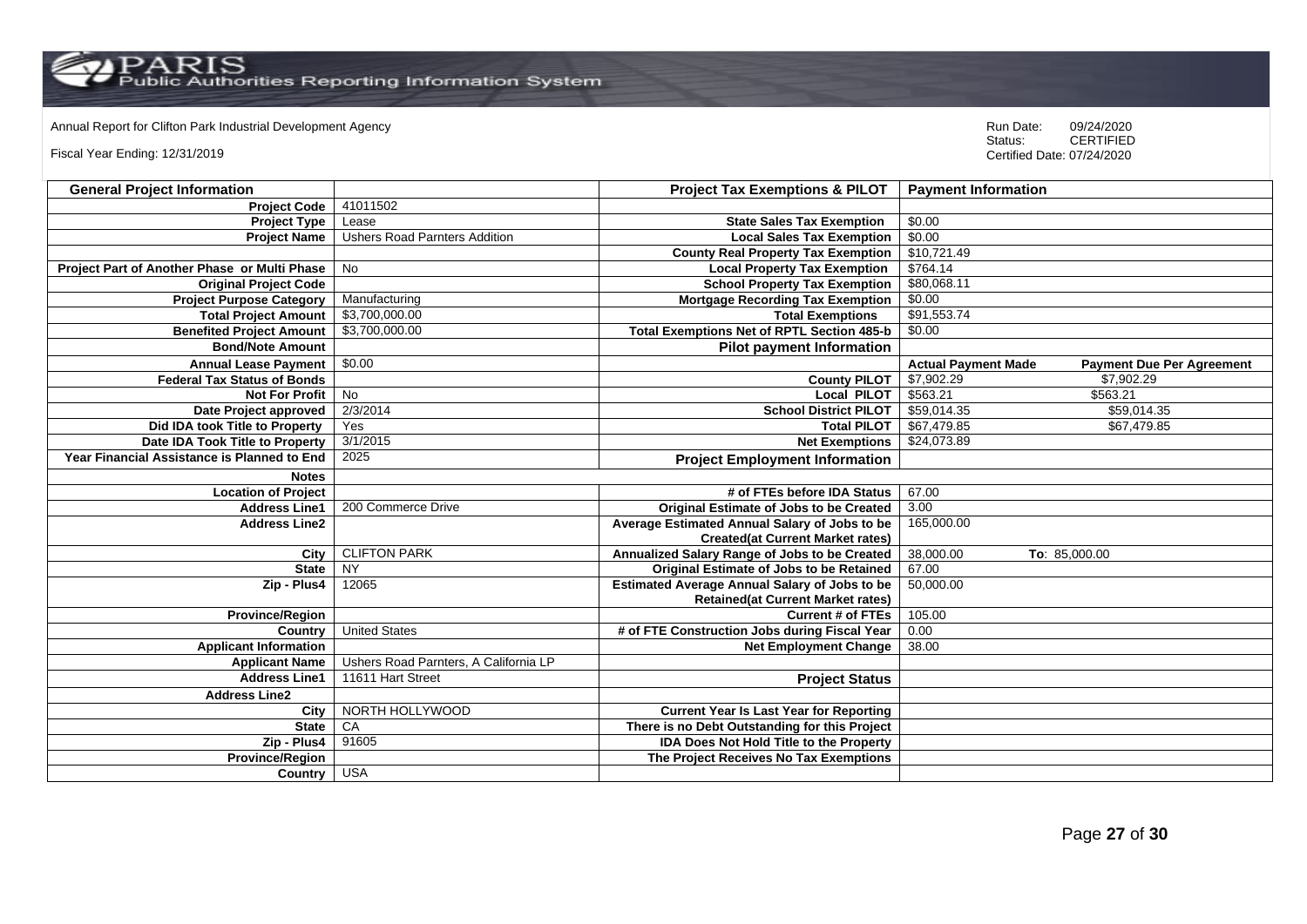Annual Report for Clifton Park Industrial Development Agency<br>
Status: CERTIFIED

Fiscal Year Ending: 12/31/2019

| <b>General Project Information</b>           |                               | <b>Project Tax Exemptions &amp; PILOT</b>            | <b>Payment Information</b> |                                  |
|----------------------------------------------|-------------------------------|------------------------------------------------------|----------------------------|----------------------------------|
| <b>Project Code</b>                          | 41011301                      |                                                      |                            |                                  |
| <b>Project Type</b>                          | Lease                         | <b>State Sales Tax Exemption</b>                     | \$0.00                     |                                  |
| <b>Project Name</b>                          | <b>Wood Road</b>              | <b>Local Sales Tax Exemption</b>                     | \$0.00                     |                                  |
|                                              |                               | <b>County Real Property Tax Exemption</b>            | \$6,910.38                 |                                  |
| Project Part of Another Phase or Multi Phase | <b>No</b>                     | <b>Local Property Tax Exemption</b>                  | \$492.51                   |                                  |
| <b>Original Project Code</b>                 |                               | <b>School Property Tax Exemption</b>                 | \$51,606.78                |                                  |
| <b>Project Purpose Category</b>              | <b>Retail Trade</b>           | <b>Mortgage Recording Tax Exemption</b>              | \$0.00                     |                                  |
| <b>Total Project Amount</b>                  | \$7,610,000.00                | <b>Total Exemptions</b>                              | \$59,009.67                |                                  |
| <b>Benefited Project Amount</b>              | \$7,610,000.00                | Total Exemptions Net of RPTL Section 485-b           | \$0.00                     |                                  |
| <b>Bond/Note Amount</b>                      |                               | <b>Pilot payment Information</b>                     |                            |                                  |
| <b>Annual Lease Payment</b>                  | \$0.00                        |                                                      | <b>Actual Payment Made</b> | <b>Payment Due Per Agreement</b> |
| <b>Federal Tax Status of Bonds</b>           |                               | <b>County PILOT</b>                                  | \$6,910.38                 | \$6,910.38                       |
| <b>Not For Profit</b>                        | $\overline{N}$                | <b>Local PILOT</b>                                   | \$492.51                   | \$492.51                         |
| Date Project approved                        | 6/1/2013                      | <b>School District PILOT</b>                         | \$51,606.78                | \$51,606.78                      |
| Did IDA took Title to Property               | <b>No</b>                     | <b>Total PILOT</b>                                   | \$59,009.67                | \$59,009.67                      |
| Date IDA Took Title to Property              |                               | <b>Net Exemptions</b>                                | \$0.00                     |                                  |
| Year Financial Assistance is Planned to End  | 2018                          | <b>Project Employment Information</b>                |                            |                                  |
| <b>Notes</b>                                 |                               |                                                      |                            |                                  |
| <b>Location of Project</b>                   |                               | # of FTEs before IDA Status                          | 9.00                       |                                  |
| <b>Address Line1</b>                         | Wood Road                     | <b>Original Estimate of Jobs to be Created</b>       | 60.00                      |                                  |
| <b>Address Line2</b>                         |                               | Average Estimated Annual Salary of Jobs to be        | 29,500.00                  |                                  |
|                                              |                               | <b>Created(at Current Market rates)</b>              |                            |                                  |
| City                                         | <b>CLIFTON PARK</b>           | Annualized Salary Range of Jobs to be Created        | 0.00<br>To: 0.00           |                                  |
| <b>State</b>                                 | <b>NY</b>                     | Original Estimate of Jobs to be Retained             | 9.00                       |                                  |
| Zip - Plus4                                  | 12065                         | <b>Estimated Average Annual Salary of Jobs to be</b> | 0.00                       |                                  |
|                                              |                               | <b>Retained(at Current Market rates)</b>             |                            |                                  |
| <b>Province/Region</b>                       |                               | <b>Current # of FTEs</b>                             | 76.11                      |                                  |
| Country                                      | <b>United States</b>          | # of FTE Construction Jobs during Fiscal Year        | 0.00                       |                                  |
| <b>Applicant Information</b>                 |                               | <b>Net Employment Change</b>                         | 67.11                      |                                  |
| <b>Applicant Name</b>                        | DCG Development Co.           |                                                      |                            |                                  |
| <b>Address Line1</b>                         | 240 Clifton Corporate Parkway | <b>Project Status</b>                                |                            |                                  |
| <b>Address Line2</b>                         |                               |                                                      |                            |                                  |
| City                                         | <b>CLIFTON PARK</b>           | <b>Current Year Is Last Year for Reporting</b>       |                            |                                  |
| <b>State</b>                                 | $\overline{NY}$               | There is no Debt Outstanding for this Project        |                            |                                  |
| Zip - Plus4                                  | 12065                         | <b>IDA Does Not Hold Title to the Property</b>       |                            |                                  |
| <b>Province/Region</b>                       |                               | The Project Receives No Tax Exemptions               |                            |                                  |
| Country                                      | <b>USA</b>                    |                                                      |                            |                                  |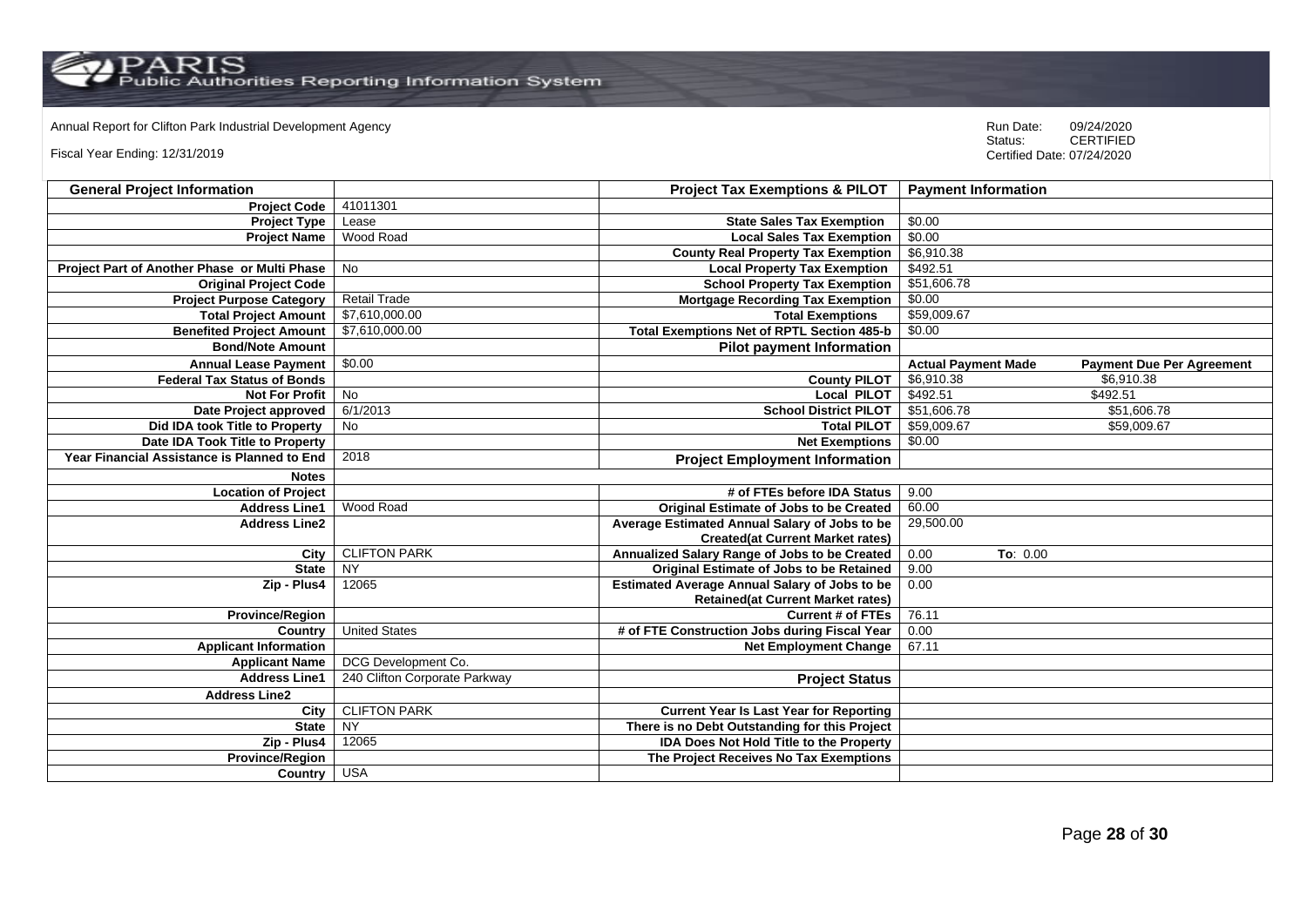### Annual Report for Clifton Park Industrial Development Agency<br>
Status: CERTIFIED<br>
CERTIFIED

Fiscal Year Ending: 12/31/2019

CERTIFIED Certified Date: 07/24/2020

#### **IDA Projects Summary Information:**

| fotal <b>'</b><br>I Number of Proiects. | ⊣⊺otal <sup>ਸ</sup><br>. Exemptions              | <b>I PILOT Paid</b><br>Tota | <b>Net Exemptions</b> | <b>Employment Change</b><br><b>Net.</b> |
|-----------------------------------------|--------------------------------------------------|-----------------------------|-----------------------|-----------------------------------------|
| 10                                      | <b>CCOO</b><br>240.00<br>ახ∪9.∠49.8 <del>ს</del> | ድጋወሰ ድ3ጣ<br>ZYU.DJD.        | \$318.61?<br>21<br>   | $\sim$<br>. .<br>ບ ≀ ວ                  |